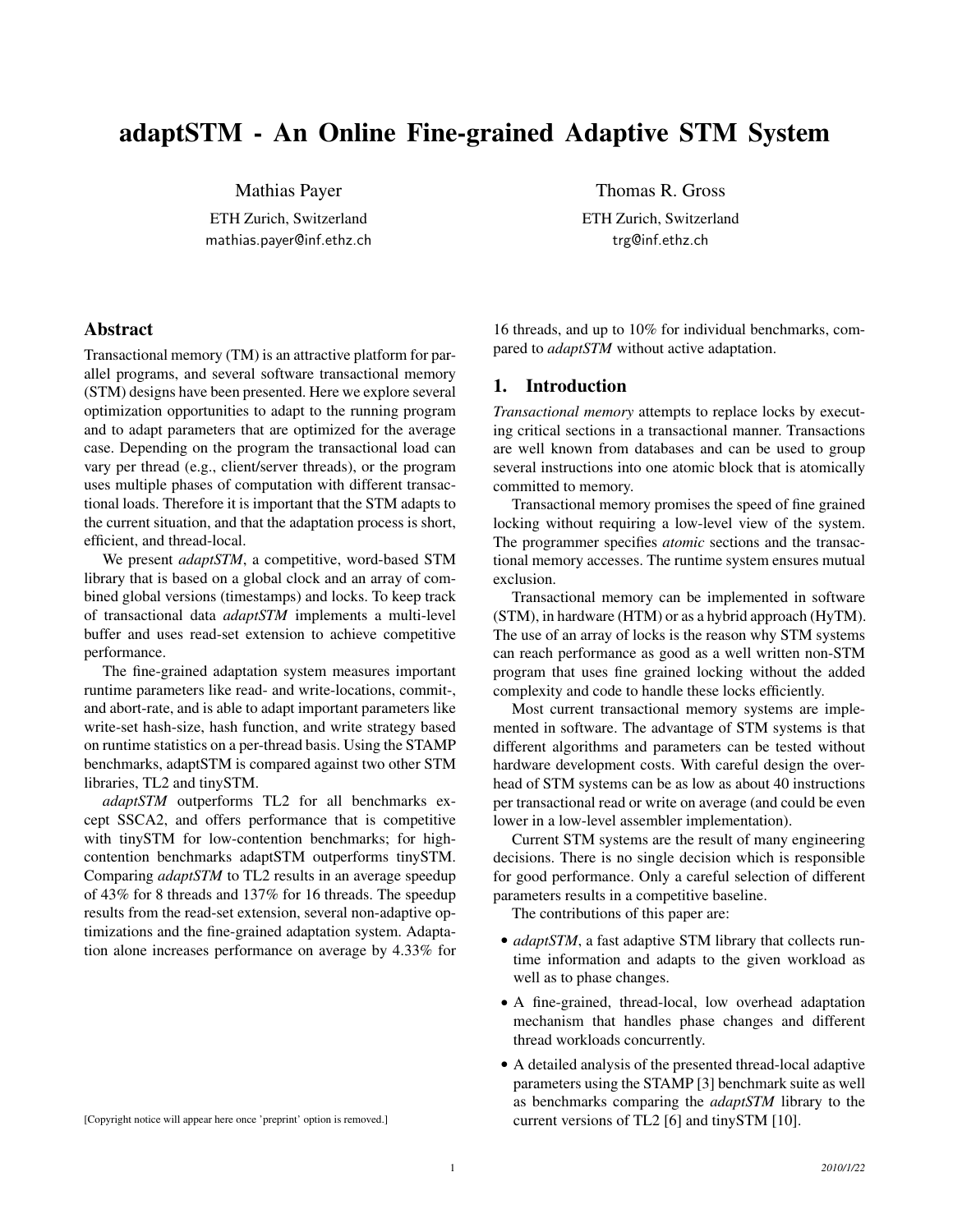The rest of the paper is organized as follows: Section 2 presents an overview over general STM parameters, Section 3 shows some implementation details, followed by Section 4 showing the advantages and possibilities of a fine-grained thread-local adaptive STM system. Section 5 presents benchmarks relative to current STM implementations and offers an evaluation of the different adaptive parameters. At last Section 6 concludes.

# 2. Design decisions and related work

Early STM systems [11, 12, 14, 15, 20, 26] evolved out of limited hardware TM systems. STM systems are either word-based or object-based and work on word or object granularity. Most of the current word based STM implementations agree on general design decisions. They use a global locking table [5, 7, 8, 13, 22, 25, 27] and a hash function to distribute the available locks over the complete memory region. All STM systems keep per transaction information about accessed locations. Local read-sets and write-sets are used to verify committability of transactions, and write-sets are used to undo transactions upon conflicts or aborts.

One other common criterion is the use of a global clock [4, 23, 24, 28]. The global time is sampled at the start of the transaction and the version of write-locations is set to the current time in the commit phase. This simplifies validation of reads and writes as the STM system only checks if the version (timestamp) of the accessed address is smaller or equal than the start time of the current transaction.

Two current fast lock-based STM systems where the source code is available are TL2 [4, 6] and tinySTM [9, 10]. Both systems follow the general principles in this section and use a combined lock/version-array and a global clock. TinySTM is based on a single-version, word-based variant of the lazy snapshot algorithm [23]. These current systems are used to compare between different design decisions and optimizations.

The book *Transactional Memory* [18] by Larus and Rajwar gives an overview about the history of many TM systems. It shows different STM designs and includes implementation details.

But just like current STM implementations agree on general design decisions they differ in subtle and important details. The following sections will give more details about important design decisions and trade-offs for an efficient STM implementation.

# 2.1 Locks and versions

Many lock based STM systems use a single combined global array [8, 13, 16, 25] for locks and versions (timestamps) similar to TL2 and tinySTM. Each entry in the global lock array covers some area of memory dependent on the hash function and contains either the version of that memory area, or a pointer to the transaction that holds the lock for this region.

The lowest order bit is used to distinguish between locks and versions. If the bit is set, then the remaining bits contain a version, otherwise the location contains a pointer to a transaction which holds the lock for that memory region.

# 2.1.1 Hash function

The hash function used to map memory regions to locks must be shared by all transactions running concurrently. A good hash function ensures that concurrent reads and writes to different addresses are mapped to different locks. Hash functions have been studied for a long time [1, 17] but most proposed algorithms are not applicable to STM systems, as hashing is very frequent, must be fast, and perfect or near perfect hashing is not needed.

To limit the number of instructions in the hashing function, most STM systems use a single right shift instruction and a logical *and* to hash memory addresses to entries in the lock/version table. This design is a trade-off between potentially higher contention and speed of the hash function.

Under the assumption that a transaction accesses memory locations close to each other (locality), shift hash functions lead to another advantage. Nearby memory locations are mapped to the same lock, thereby reducing (i) the number of locks a transaction holds and (ii) the number of cache-lines a lookup touches to access data.

#### 2.1.2 Hash-table size

The size of the hash-table decides on the amount of memory which is mapped to a single lock. There are some limitations to the size of the hash-table: (i) the overall memory consumption of the STM library must be considered, especially for a 64bit word-size, (ii) the complete hash-table must be initialized during start-up, and whenever the global clock is reset, and (iii) there is a trade-off between the potential lock contention and the overall number of locks a transaction holds.

As the hash-table gets larger, the locking of the STM system will be more fine grained with the advantage of less false lock contention and the disadvantage of additional overhead for an excessive amount of locks.

# 2.1.3 Locality and granularity

Locality and lock granularity can be tuned by the hash function. If we assume a 64bit pointer, and a hash function like addr>>5, then the lock granularity is  $2^5$  resulting in a 32 byte wide stride. Depending on the size of the hash-table, this region will be locked for all masked higher-order bits.

## 2.1.4 Lock acquisition strategies

Global locks can be acquired in different fashions. The main design decision is to use either *eager, encounter-time* locking, or to use *lazy, commit-time* locking.

If the transaction uses *eager locking* it will acquire the locks as soon as the first write to a memory location covered by that lock is encountered. *Eager locking* signals concurrent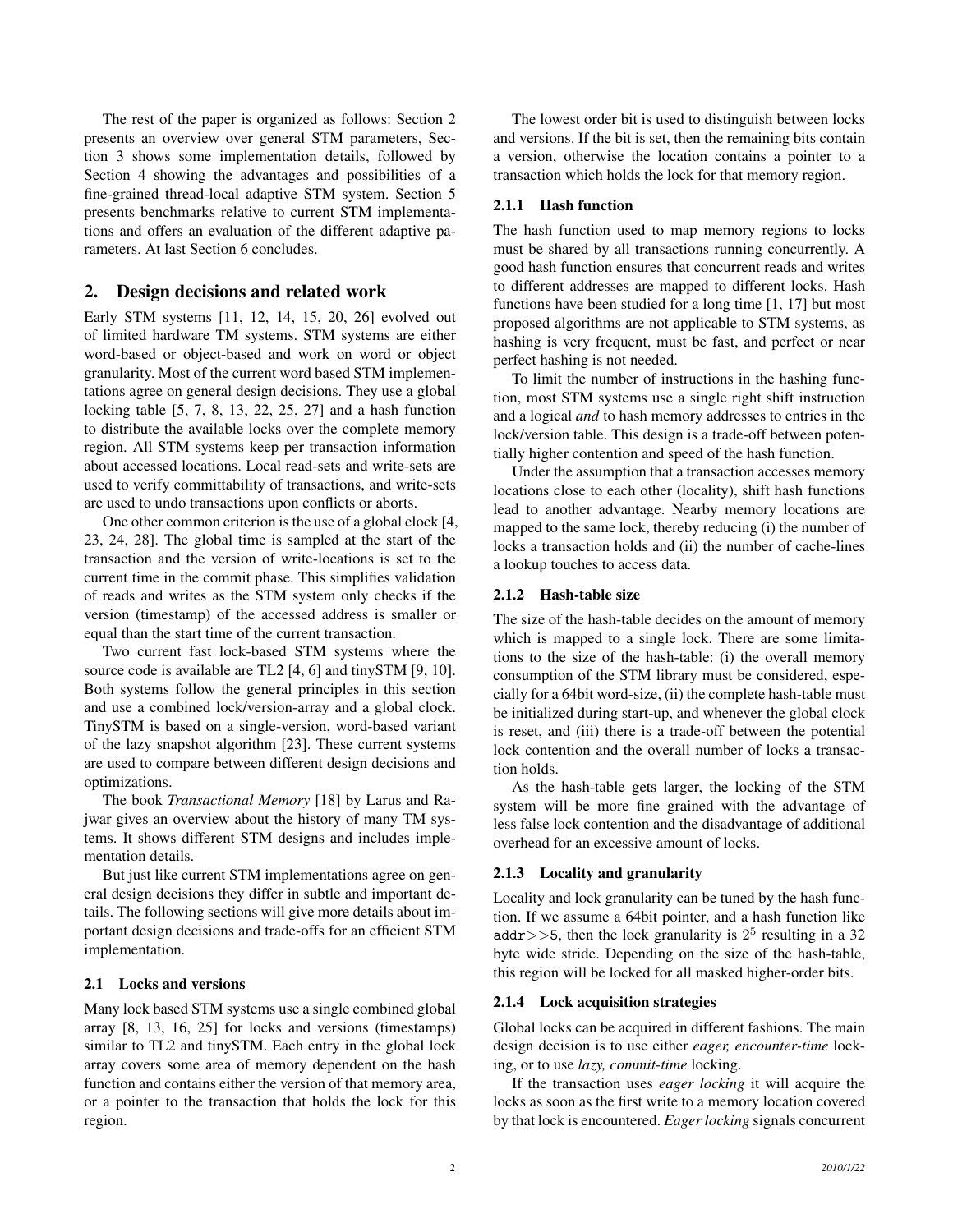transactions that a specific location is currently locked. This scheme makes it possible to abort early on conflicts, but might lead to cascading aborts where, e.g., T1 aborts due to T2 holding a lock and T2 aborts due to other conflicts. *Eager locking* can be used for read locations as well, this is called *visible reads*. Transaction-local book-keeping of read entries is called *invisible reads*.

*Lazy locking* uses local book-keeping to keep track of locks and only acquires the locks at commit-time. This avoids the problem of cascading aborts, but conflicts are detected late.

Of the two reference systems TL2 uses lazy locking to reduce the overall time a lock is held, tinySTM uses eager locking to reduce contention. These two different strategies give us a range to compare against.

#### 2.2 Read-set, lock-set, and write-set

Every transaction needs some data structures to keep track of transactional reads and writes, see Figure 1: (i) the *readset* saves tuples of version and read addresses that have been read but not yet written, (ii) the *write-set* contains tuples of addresses and old/new values that have been written during the current transaction, and (iii) the *lock-set* contains tuples of version and lock addresses that have been taken during this transaction.



Figure 1. Overview of transaction-local data, including read-set, lock-set and write-set.

The sets are transaction-local and are used to log the transaction's progress. Different data-structures can be used to implement these sets. Most STM systems use arrays that are expanded if the capacity is reached and combine *lock-set* and *write-set*. This is a simple approach that scales up to a few entries.

An alternative to arrays are hash-tables. Entries in the *read-set* and *write-set* can be hashed into different hashtables for fast lookups. This strategy is beneficial if there is a high number of addresses that is read or written.

The *lock-set* is only needed to scan trough taken locks at a commit or an abort, and random lookup is not needed, therefore an array suffices. The *lock-set* contains versions and lock addresses for writes as well, so there is no need to

include the version in the *write-set*. This makes the write-set smaller and increases cache locality of the written locations.

#### 2.2.1 Bloom filter

A Bloom filter [2] is a probabilistic data structure, which can add elements and test set membership of an element in constant time. A Bloom filter consists of an array of length m, initially set to 0. To add an element to the data structure it is fed to *k* hash functions. The resulting hash value and the value of the Bloom array are combined with a logical *or*. To test for set membership the element's hash value is calculated. If the hash value contains one position with a logic 1 where the Bloom filter contains a logic 0, then the element cannot be part of the set.

In an STM system Bloom filters can be used for a faster check if a location already exists in a read-set or write-set. If the Bloom filter matches, then the element can be part of the set, and the set must be checked. The probability of false positives increases with the number of elements that were added to the Bloom filter.

#### 2.3 Write buffering

Any STM library must buffer transactional writes to ensure correctness. There are two different orthogonal strategies to buffer writes. A transaction can buffer the written locations locally and write the data back as soon as the transaction is in the commit phase (*write-back* or lazy-update). Alternatively the transaction can write the data directly to memory and cache the original value transaction locally (*write-through* or eager-update). The use of *write-through* limits the choice of the locking strategy to *eager-*locking as the location must only be accessed by one transaction exclusively; *write-back* can use both eager-locking and lazy-locking as data is only written to main memory during the commit phase.

Both buffering strategies have their advantages and drawbacks. A *write-back* strategy offers cheap abort possibilities, but the commit phase takes longer as all data is written to memory. With a *write-through* strategy the commit phase is cheap, but an abort is more expensive as all write locations need to be restored, if the transaction is aborted.

If the current program phase suffers under high contention and a high abort rate, then *write-back* is beneficial, otherwise *write-through* is faster.

#### 2.4 Global clock

The system samples the global clock at the start of a transaction and compares all future read and write locations with the given start time. If the time of any write location's lock is later, the transaction must be (i) validated and extended or (ii) aborted.

If a transaction wants to commit it must validate its readset. If the validation succeeds, the global clock is increased and the write location's locks are updated to the current time and the data is committed to main memory.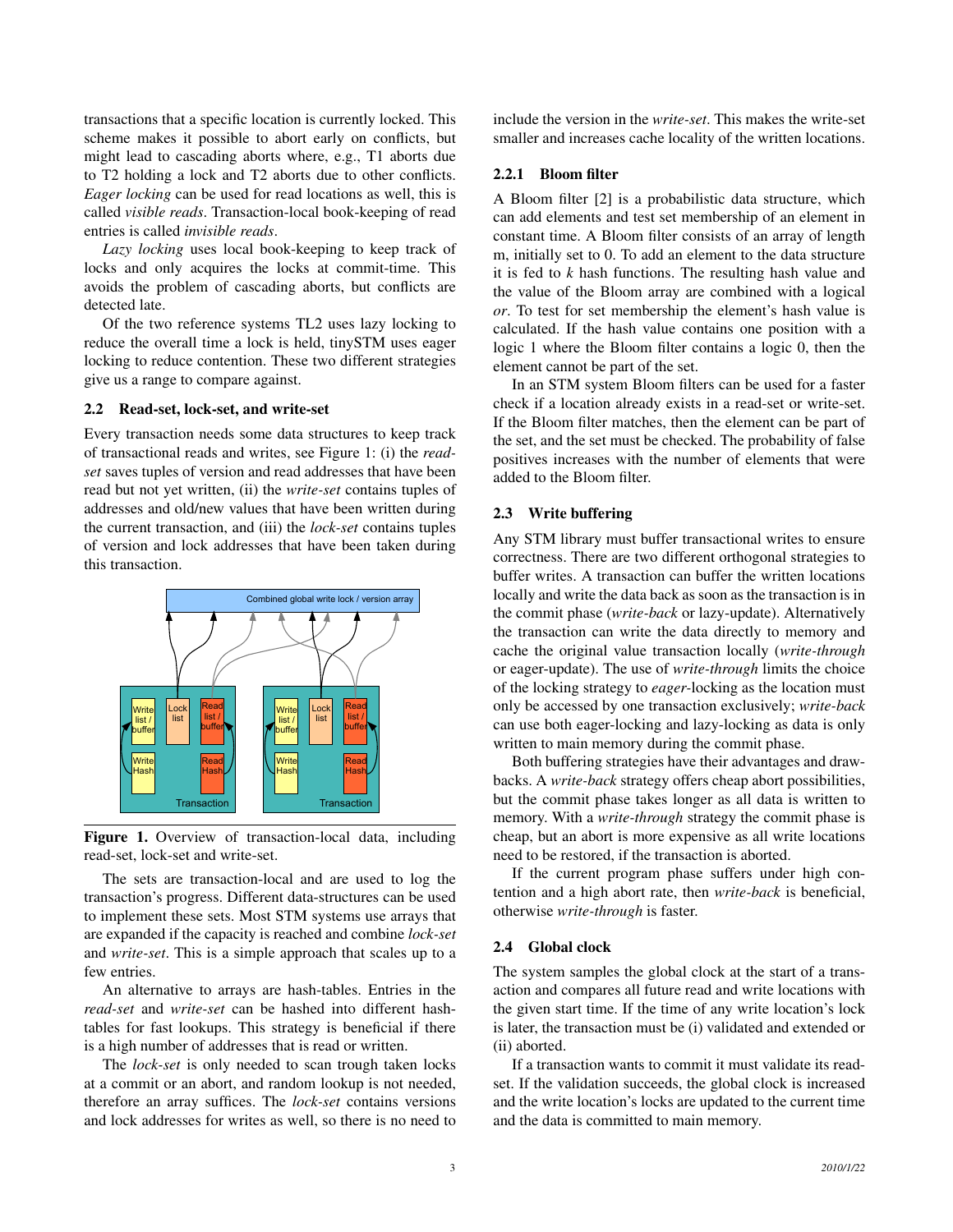The system of a global clock as used in *adaptSTM* and other STM libraries like TL2 and tinySTM is only valid for shared memory systems and might be a source of memory contention. Especially if there exists no shared cache between cores this can lead to bus contention.

To avoid clock overrun on a 32bit system a simple check can be used whenever a transaction starts to synchronize all running transactional threads and to reset the clock. This scheme adds no overhead to the frequent transactional read and write operations and a single comparison to the start of a new transaction. Before the clock overruns all threads are synchronized and the locks and clock are reset. On 64bit systems this clock overrun check is not needed as the 63bit counter will not overrun for reasonable programs.

#### 2.5 Memory allocation

To make transactional memory allocation possible, the STM system must keep track of all memory allocations and deallocations. On a transaction abort deallocations must be undone and allocations must be freed. On a transaction commit deallocations must be freed and allocations must be made visible to all other threads. Hudson et al. [16] studied the effects of concurrent transactional memory allocation and proposed an alternative memory allocator for STM systems in more detail.

#### 2.6 Adaptivity in current systems

Different forms of adaptivity already exist in current systems. Marathe et al. developed ASTM [19], an object-based STM algorithm that extends DSTM [14] and adapts between (i) lazy and eager lock acquire strategies and (ii) two forms of meta-data for transactional objects. TinySTM showed that an eager acquire strategy is better for lock based STMs because of the earlier conflict detection.

Yoo and Lee present a TM system that is extended by an adaptive transaction scheduler [29]. The scheduler detects high contention and throttles the number of concurrent transactions.

TinySTM [10] is the first lock-based STM implementation which includes adaptive dynamic tuning. The implementation can adapt three parameters, (i) the size of the global locking table, (ii) the number of shifts for the global locking table's hash function, and (iii) the size of the hierarchical array. All three parameters must be tuned globally, which potentially limits scalability since all transactions must reach a synchronization point and wait for each other.

# 3. Engineering of the non-adaptive STM baseline

To implement a fast, competitive, and fine-grained adaptive STM system it is crucial to select a good baseline implementation. The non-adaptive baseline implementation of *adapt-STM* follows Section 2. This section describes trade-offs and

design decisions that enable competitive performance compared to TL2 and tinySTM without adaptation.

#### 3.1 Locks and versions

*adaptSTM* uses a single static global array for versions and locks. Experiments with the STAMP [3] benchmarks showed that a good average size for the lock hash-table is  $2^{22} * \text{sizeof}$  (word) and a shift by 5 bit ((addr>>5) & (HASH PATTERN)) offers a good tradeoff between finegrained locking and additional overhead for handling too many locks. The variance for the used numbers of the hashtable are tolerable throughout the STAMP benchmarks. The runtime difference between a reasonable amount of shifts (4 to 6 bits), and different hash-table  $(2^{20}, 2^{22}, 2^{24})$  sizes is not dominant, as long as the number of hash-table entries is large enough to support enough locks for all parallel transactions.

*adaptSTM* implements both *eager locking*, and *lazy locking* for write locations, but prefers eager locking to support *write-back* and *write-through* write strategies. The write strategy is selected in the Makefile. An invisible read strategy is used for read locations (other transactions are unaware of other threads' read locations).

## 3.2 Read-set, lock-set, and write-set

*adaptSTM* uses arrays for read-sets and lock-sets. For writesets we use a lazy multi-level approach that starts with a linear list. If the number of locations written reaches a specific mark, the hash-table is built on the fly and future lookups no longer need a sequential scan but use the hash-table for fast access. Hash collisions are enqueued in a linear list.

To reduce the number of additional cache misses *adapt-STM* takes special care to allocate write-sets next to each other and aligned to cache lines. The use of *lock-sets*, the multi-level sets, and the alignment strategy is new in *adapt-STM*.

#### 3.2.1 Optimizations for read-sets and write-sets

*adaptSTM* proposes different hash functions for transaction local access to the write-set and read-set hash-tables. In the STAMP benchmarks the number of locations read and written is small in most cases. Hence a smaller hash-table and a different hash function can be used compared to the global lock table.

The correct choice of the size of the transaction-local hash-tables is crucial for good performance. Whenever a transaction starts (or reaches a certain number of read locations or write locations) the hash-tables must be initialized. This initialization overhead is significant if the size of the hash-table is not chosen properly. There is a trade-off between larger hash-tables that provide a faster lookup and a higher initialization cost paid for every transaction.

Our experiments with the STAMP benchmarks showed that a hash-table is not beneficial for read entries. For write entries a hash-table for 32 entries is best on average, but the optimal size varies greatly between benchmarks.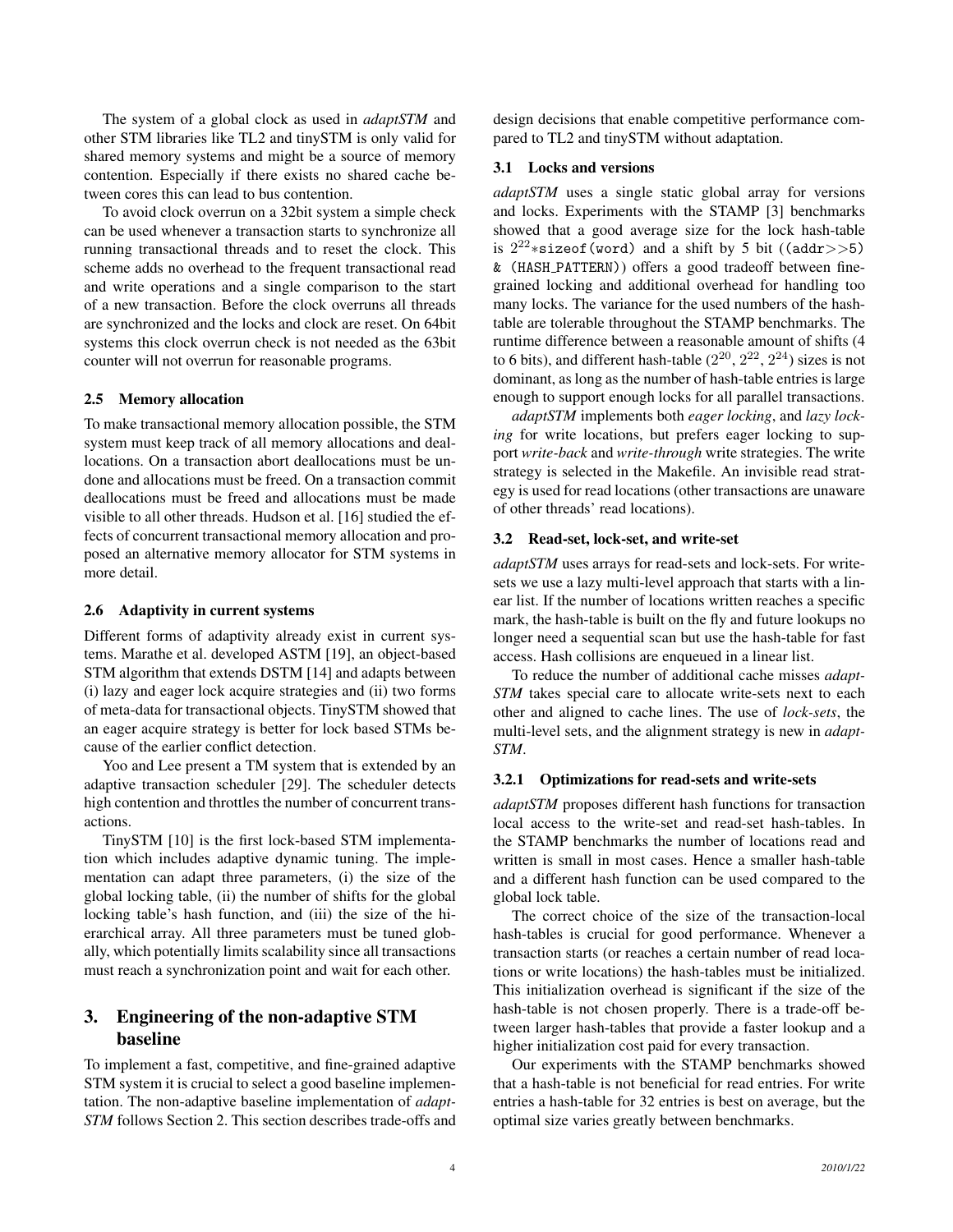Bloom filters of 64bit length are added to the read-set and write-set. But the overhead of using a Bloom filter for the read-set was still larger than only adding the elements to the array. The speed gain of using a Bloom filter before the hash lookup in the write-set is minimal.

#### 3.3 Global clock and read-set extension

*adaptSTM* uses a global clock that is incremented whenever a transaction commits.

If a transaction reads or writes a location, or tries to commit, the version of an allotted lock can be larger than the transaction's version. A naive approach would abort whenever such a higher version is encountered. To reduce the amount of retried transactions *adaptSTM* first tries to extend the version of the transaction to the current global time. Versions of all untaken locks of the current transaction are validated (for eager locking the locks corresponding to all read locations are validated, for lazy locking all write locks are validated as well). If no location has been written by another transaction since the start of the current transaction (e.g., no old value that is no longer existent was read in the current transaction), then the version can be extended to the current global time and the transaction can continue.

#### 3.4 Contention management

There are various actions an STM can carry out if a lock is currently taken by another transaction: (i) abort the current transaction and retry, (ii) signal the other transaction to abort and continue, or (iii) wait some time and retry to take the lock. An adaptive contention management uses runtime data to dynamically select the best approach.

*adaptSTM* implements a wait and retry strategy. The current transaction is yielded a configurable amount of times. The yield operations give the other threads the opportunity to release the lock before the current transaction has to abort itself.

#### 4. Fine-grained adaptive STM

Current STM systems are optimized for the average case. They cannot adapt to changing workloads and phase changes. The advantage of an adaptive STM design is that the adaptation mechanism can tailor the STM parameters to current phases and workloads at runtime.

The adaptation system collects important information at runtime to justify a deliberate decision. Important metrics include the transaction frequency, the number of unique read and write locations, the number of hash-table collisions per hash-table (e.g., for the global lock, read-set, and write-set), the number of aborts compared to the number of successful commits, and the quality of hash functions. The metrics are used to select between different write strategies, to adapt the local write-hash function, and to tune the locality of the write-set's hash-table.

## 4.1 Local vs. global adaptivity

There are two approaches to adaptivity. One is global adaptivity, which changes parameters for all running transactions, and the other is local adaptivity, which changes parameters locally, on a per-thread basis.

The advantage of local adaptivity over global adaptivity is that every thread has its local settings, e.g., a reader-thread will optimize the transactional parameters for best read performance and a writer-thread can optimize for write throughput. *Global adaptivity* can be a bottleneck for scalability as it requires global synchronization and barriers for all threads that make frequent changes of the adaptive parameters expensive. Each thread on the other hand can change the *local* transactional settings whenever a transaction is (re-)started without synchronization overhead.

The disadvantage of local adaptivity is that some changes are not covered in this scheme, e.g., the global lock hash function or the size of the global lock table cannot be changed at runtime without synchronization, but must be preset to a reasonable value. Some global changes like adaptation of the contention manager can be done without synchronization if designed carefully. Even a switch between eager and lazy locking can be implemented without synchronization. Both locking schemes can be used in parallel transactions, although fairness is not guaranteed as the probability for a conflict is higher in a lazy locking scheme.

#### 4.2 Write-back vs. write-through

In a contented environment with a high abort rate it is beneficial to use write-back instead of write-through to commit write changes to memory.

adaptSTM samples the abort rate and decides to switch between write-back and write-through, if the abort rate reaches a threshold. The system uses the average of the last 64 transactions to calculate the abort rate.

#### 4.3 Adapting the size of hash-tables

The size of the write-set hash-table is crucial for good performance. If the hash-table is too large, the overhead of resetting the table every time a transaction starts is high. On the other hand, if the table is too small, then the lookup will be slow due to many hash collisions. In the current implementation hash collisions are queued in a linked list in the same hash-table slot.

The adaptive system samples the moving average of unique write locations per transaction. If the load of the hash-table is more than 33% then the size of the table is doubled. On the other hand, if the load is below 10% then the size of the table is halved. Details about the adaptation policy can be seen in Figure 2. The data were obtained using the STAMP benchmarks and offer a good tradeoff between hash-table size and hash-table collisions.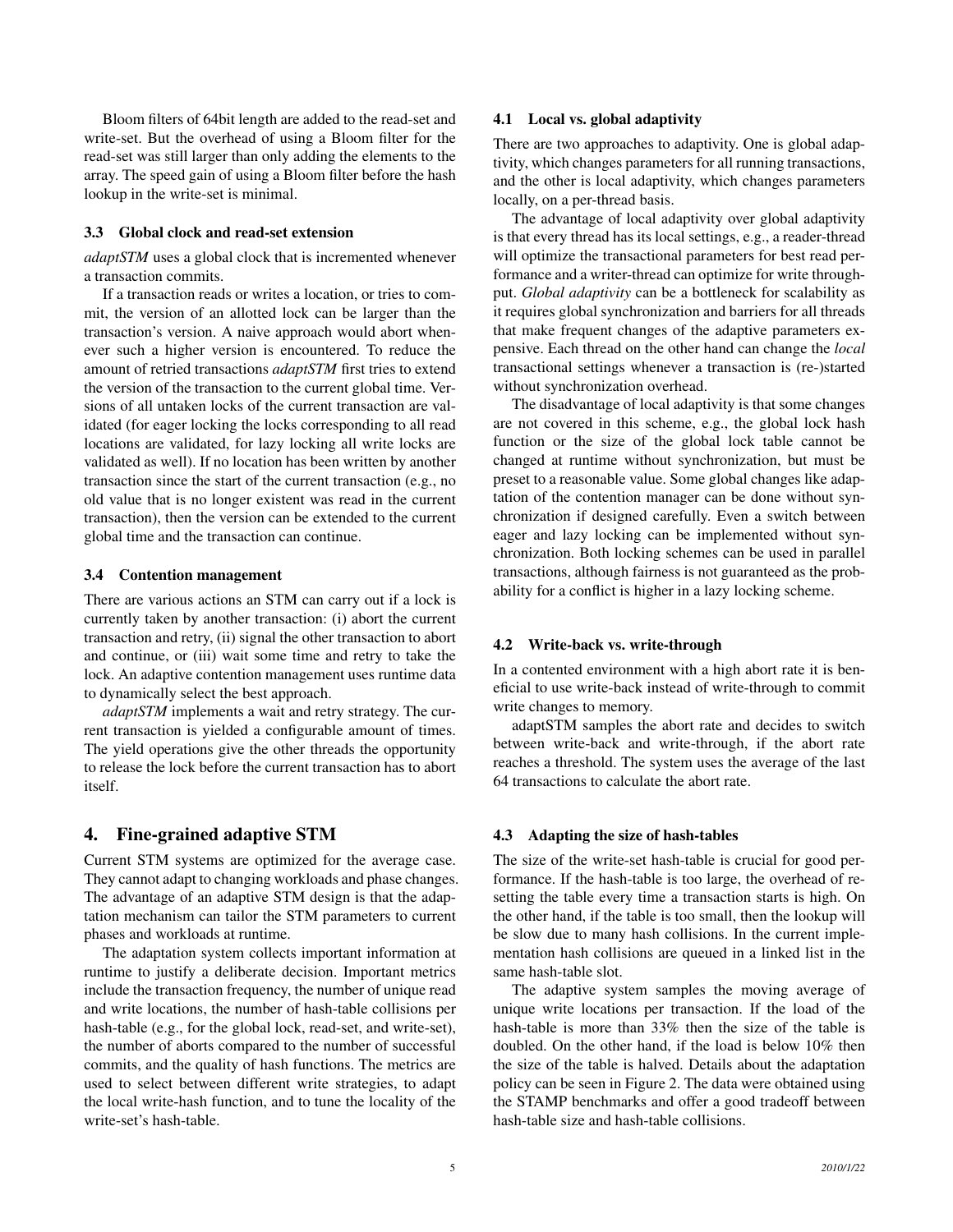

Figure 2. Summary of the hash-table adaptation mechanism, depending on the number of hash collisions and the load in the hash-table.

# 4.4 Locality tuning for hash-tables

One criterion for low-level hash functions is speed. They should not use more than a couple of instructions, otherwise the cost of the hash function prevails over the better distribution.

An adaptive system can sample the number of hash collisions as well as the quality of the hash function by measuring hotness of individual bits, similar to Bloom filters. Depending on these measurements it is possible to switch to a better hash function. A simple approach is to iterate through a predefined set of hash functions, whenever the number of collisions is above a specific mark.

# 4.5 Adaptive contention management

An extension of the basic contention management is to scale the number of yield operations according to the overall contention in the system. The current transaction is yielded an amount of times relative to the number of retries for this transaction.

This adaptive contention strategy implements a backoff strategy which retries immediatly if the contention is low, or yields an increasing amount of times in contented situations.

#### 4.6 Adaptive statistics and overhead

An adaptive system needs to collect statistics about the program and running transactions. Collecting performance numbers and additional flexibility to adapt individual parameters incur some overhead, e.g., additional counters and *if-*statements to select the correct setting.

Our non-adaptive system collects information about the number of unique write locations, as well as the overall number of write and read locations. It is cheap to add additional counters for the number of started transactions, committed transactions, and aborted transactions, as these events are relatively rare. More frequent events like lock collisions and hash collisions are more expensive to count, but do not incur a significant overhead.

# 5. Benchmarks and evaluation

This section presents an evaluation of different optimizations, adaptive parameters, and performance compared to other STM systems based on the STAMP [3] benchmark suite.

The STAMP benchmark suite is designed for transactional memory research and contains a collection of parallel C programs. The parallel code in the benchmarks uses coarse-grained transactions. Inside a transaction all transactional read and write operations are instrumented and redirected to the STM library. The given programs are:

- 1. Bayes: A Bayesian network learning benchmark, using a hill-climbing strategy with both global, and local search.
- 2. Genome: Gene sequencing (and checking) benchmark that reconstructs a gene sequence from segments of a larger gene.
- 3. Intruder: Signature based network intrusion detection benchmark, processing network packets in parallel, and matching them against intrusion signatures.
- 4. kmeans: K-means is a partition based clustering algorithm producing 'hard' clusters.
- 5. Labyrinth: This benchmark finds shortest-paths between pairs of points in a given maze using Lee's algorithm.
- 6. SSCA2: A benchmark consisting of four graph kernels that operate on a large, directed, weighted multi-graph.
- 7. Vacation: The Vacation benchmark implements a travel reservation system consisting of several clients that issue requests and a server that processes the requests.
- 8. YADA: The YADA benchmark implements Delaunay mesh refinement using Ruppert's algorithm.

All benchmarks were measured on two Intel 4-core Xeon E5520 CPUs resulting in a total of 8 cores with 2.27GHz and 12GB main memory. The system uses Ubuntu version 9.04 Jaunty Jackalope for 64bit systems, glibc version 2.9.1, and gcc version 4.3.3-5. Average speedups are calculated by comparing overall execution time for all programs for different configurations. adaptSTM supports both 32bit and 64bit mode. The measurements presented here use the 64bit version.

The evaluation covers results for 1, 2, 4, 8, and 16 concurrent threads. For 16 concurrent threads two threads share one core, and the scheduler decides on the interleaving of the threads. This can lead to additional contention. The 16 thread case shows the non-optimal case where a transactional thread does not have exclusive access to a core but shares it with another concurrent thread.

The next sections represent an analysis of different STAMP characteristics, an evaluation of non-adaptive optimizations like the read-set extension, implications of adaptive param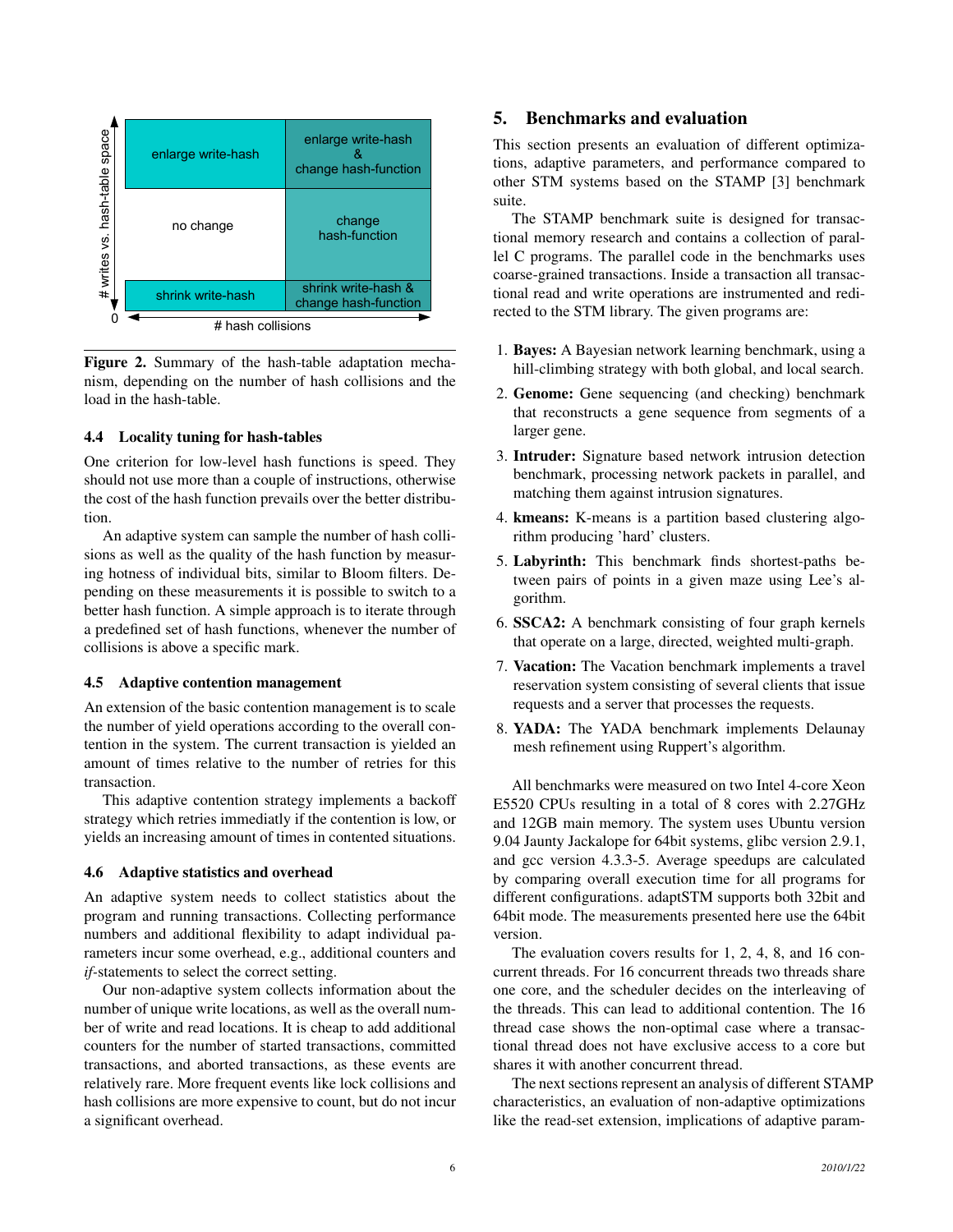eters, and competitive performance compared to tinySTM and TL2.

#### 5.1 STAMP characteristics

The STAMP benchmarks cover a wide range of programs. From few to many transactions, from a low number of reads to a high number of reads, and from a low number of writes to a high number of writes. All these parameters are combined in different programs, and some of them even go through different phases. We assume that the STAMP suite captures reasonable performance characteristics of transactional programs and we are aware of the limitations of using a finite benchmark suite for our measurements.

| Bench.                           | #c       | #1             | #r  |         | #w  |       |
|----------------------------------|----------|----------------|-----|---------|-----|-------|
| Bayes <sup>a</sup>               | 33       | 1              | 11  | 1/26    |     | 1/2   |
|                                  | 1513     | $\overline{c}$ | 23  | 1/423   | 2   | 0/20  |
| Genome                           | 2489218  | 0              | 36  | 1/4154  | 0   | 0/24  |
| Intruder                         | 23428126 | 1              | 23  | 3/875   |     | 0/47  |
| kmeans <sup><math>b</math></sup> | 87382    | 24             | 24  | 1/33    | 24  | 1/33  |
| Labyrinth                        | 1026     | 177            | 180 | 3/844   | 177 | 0/844 |
| SSCA <sub>2</sub>                | 22362279 | 1              |     | 1/1     |     | 1/2   |
| Vacation                         | 4194304  | 7              | 394 | 14/1807 | 7   | 0/79  |
| YADA                             | 2415298  | 13             | 58  | 0/1320  | 16  | 0/331 |

*<sup>a</sup>* Bayes executes two different sequential STM runs.

*<sup>b</sup>* kmeans has 720 equal sequential runs.

Table 1. STAMP characteristics showing commits (#c), locks (#l), avg., min/max reads (#r), and avg., min/max writes (#w).

As can be seen in Table 1 the STAMP benchmarks are challenging for an STM system, the total number of transactions ranges from a low number of about 1546 for the Bayes benchmark to up to 23428126 for the intruder benchmark in the average case. Therefore the STM library must have a low initialization cost as well as a low constant overhead for additional transactions to keep the overall runtime spent in the STM system low. The average transactional footprint varies as well as the number of transactions. There are benchmarks with a high number of transactional reads and writes (Vacation, Labyrinth, and YADA) and there are benchmarks with a low number of transactional reads, and writes (SSCA2, kmeans, and Bayes). Another challenge of the STAMP benchmarks is the great variance of the transactional load for some benchmarks. For genome the number of read locations can vary between one and 4154, with an average of only 36 read locations. For the Vacation, YADA, and Labyrinth benchmarks the transactional load varies greatly in the number of read and write locations. The varying load poses challenges to the adaptive system, it must adapt to changing situations fast, and cover phases as well. If the adaptive system is not able to adapt fast enough, the configuration is not optimal.

# 5.2 Evaluation of the read-set extension

Another factor that is important for competitive performance is the read-set extension. Contention and read version failures rise with the number of concurrently running transactions. As contention increases other threads will increase versions for locks, conflicting with the current transaction. It is important to reduce the amount of unnecessary retries. Instead of aborting, *adaptSTM* tries to extend the read-set by validating all previous reads. Re-validation of the readset, whenever a read version fails is beneficial for the overall performance and reduces the amount of retries.

| Bench.            | 2 threads | 4 threads | 8 threads | 16 threads |
|-------------------|-----------|-----------|-----------|------------|
| <b>Bayes</b>      | 17        | 23        | 27        | 27         |
|                   | 47%       | 57%       | 41\%      | 52%        |
| Genome            | 1346      | 3350      | 8945      | 10611      |
|                   | 17%       | 53%       | 52%       | 38%        |
| Intruder          | 536451    | 1436177   | 8527748   | 6656061    |
|                   | 96%       | 84%       | 75%       | 80%        |
| kmeans            | 175525    | 569984    | 1682853   | 1535232    |
|                   | 100%      | 100%      | $100\%$   | 100%       |
| Labyrinth         | 19        | 46        | 110       | 237        |
|                   | 100%      | 100%      | 100%      | 100%       |
| SSCA <sub>2</sub> | 33        | 106       | 57        | 149        |
|                   | 100%      | 100%      | 100%      | 100%       |
| Vacation          | 1997      | 4685      | 8962      | 6923       |
|                   | 92%       | $90\%$    | 89%       | 82%        |
| YADA              | 138791    | 280942    | 417134    | 408544     |
|                   | 95%       | 94%       | 91%       | 79%        |

Table 2. Number of read-set validations per benchmark for a specific number of threads and percentage of successful validations and read-set extensions.

Table 2 shows that most benchmarks exhibit a high success rate for read-set validation and extension. This optimization reduces contention between threads and increases the commit rate. The benchmarks show that re-validation and read-set extension is successful in the majority of the cases.

#### 5.3 Commit and retry rates

An important performance parameter to measure contention is the retry rate as a function of the number of successful commits. The contention will increase with an increasing number of threads which results in more retries.

As can be seen in Table 3, this assumption holds for the Intruder, kmeans, Labyrinth, and YADA benchmarks. Genome, and Vacation exhibit the same behavior, but the number of retries is very low. However the Bayes, and SSCA2 benchmarks do not follow this pattern. The number of retries is almost constant. An analysis using Valgrind [21] and the callgrind tool showed for the Bayes benchmark that *malloc* and *free* together use more than 40% of the time, the Intruder benchmark uses more than 20% of the time for the *strstr* glibc function, and the Genome benchmark spends more than 37% of the time in the *strcmp* glibc function.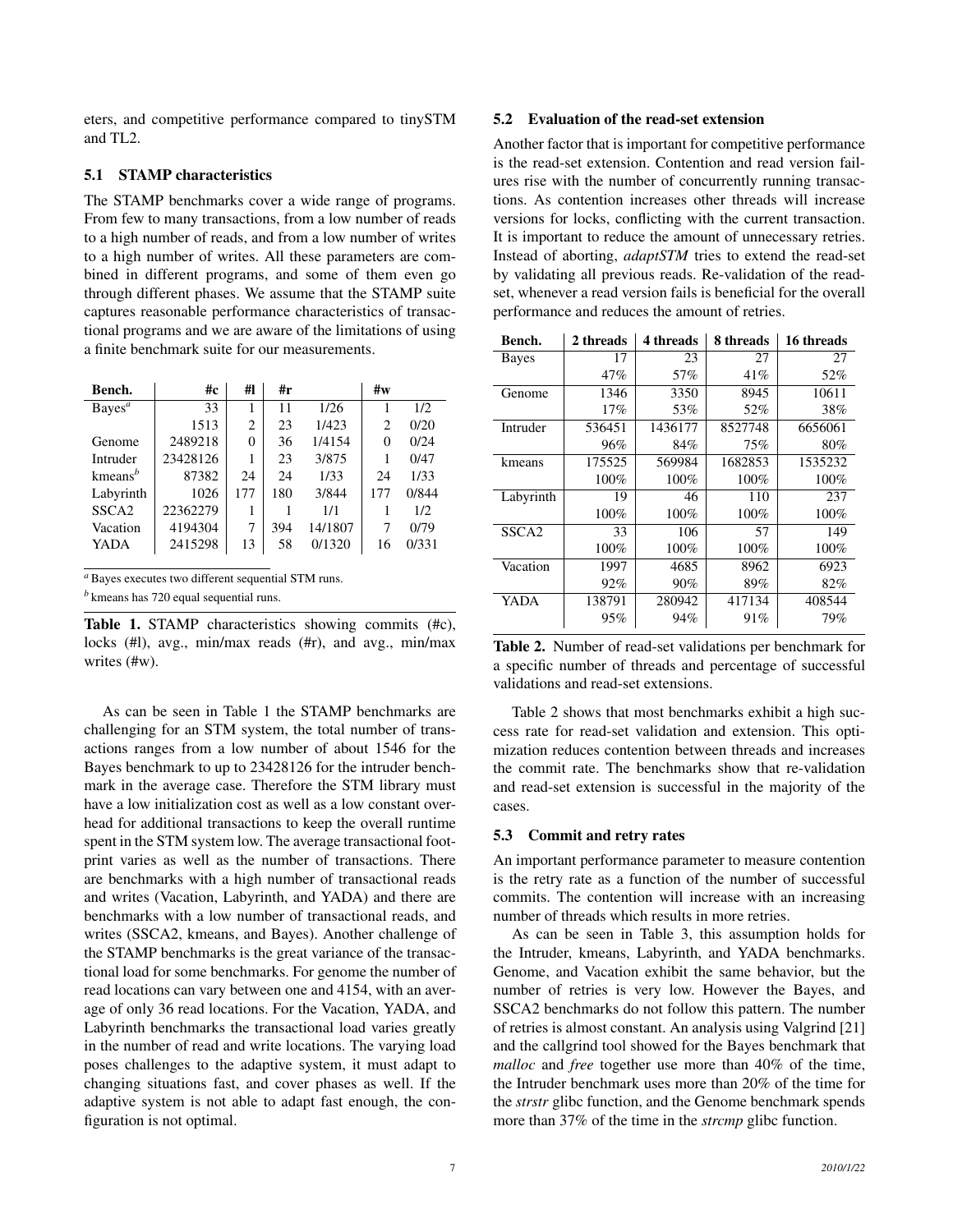| Bench.            | 2 threads | 4 threads | 8 threads | 16 threads |
|-------------------|-----------|-----------|-----------|------------|
| Bayes             | 1476      | 1392      | 1415      | 1323       |
|                   | $1\%$     | $1\%$     | $1\%$     | $2\%$      |
| Genome            | 2489218   | 2489220   | 2489220   | 2489228    |
|                   | $0\%$     | $0\%$     | $0\%$     | $2\%$      |
| Intruder          | 23428127  | 23428129  | 23428133  | 23428141   |
|                   | $1\%$     | 5%        | 24%       | 18%        |
| kmeans            | 3844852   | 3844940   | 3932505   | 3932865    |
|                   | $1\%$     | $3\%$     | 10%       | $9\%$      |
| Labyrinth         | 19        | 1032      | 1040      | 1056       |
|                   | $2\%$     | $4\%$     | 10%       | 20%        |
| SSCA <sub>2</sub> | 22362283  | 22362287  | 22362295  | 22362315   |
|                   | $0\%$     | $0\%$     | $0\%$     | $0\%$      |
| Vacation          | 4194304   | 4194304   | 4194304   | 4194304    |
|                   | 0%        | $0\%$     | $0\%$     | $0\%$      |
| YADA              | 2495029   | 2544550   | 2581206   | 2574275    |
|                   | 8%        | 12%       | 21%       | 383%       |

Table 3. Number of commits per benchmark for a specific number of threads and percentage of retries.

An external limitation is the memory allocation system. The glibc memory allocator uses locks to ensure mutual exclusions. As the number of threads increases the calls to the memory allocator can lead to an unwanted synchronization and linearization. This limitation can be removed if a lockfree allocator or an STM-aware memory allocator is used.

#### 5.4 Design decisions for the global hashtable

Two parameters can be changed for the global hashtable: (i) the size of the hashtable, and (ii) the hash function. It is important that these parameters are selected carefully as they are crucial for good performance.

The most important factor for the size of the hashtable is that the table must be large enough to support enough locks for all concurrent transactions. But one must keep in mind that the size of the hashtable is partly responsible for the static initialization overhead because it must be initialized with zero.

The hash function represents an important tradeoff between data locality and over-locking. If shifting hash functions of the form (addr<<X) & HASH\_SIZE are used then  $2^X$  bytes are mapped to a single lock. Depending on the data access pattern of an individual transaction and the interaction of the access patterns of concurrent transactions either too many locks are used if concurrency is low and data locality is high, or there is contention with concurrent transactions. Table 4 shows the different options.

The expected result for different configurations of the hashtable size and the numbers of shift bits is that the performance will vary greatly depending on the data locality and data parallelism of individual benchmarks.

In our experiments we used adaptSTM in the default configuration with a fixed number of shifts for the global hash function and a fixed number of entries for the hashtable. We then used STAMP to evaluate different combinations

| # Shift bits | Data locality | <b>Result</b>             |
|--------------|---------------|---------------------------|
| low          | low           | Good mapping between lock |
|              |               | distribution and locality |
| low          | high          | Missed potential for lock |
|              |               | optimization              |
| high         | low           | Possible contention for   |
|              |               | concurrent threads        |
| high         | high          | Good mapping between lock |
|              |               | distribution and locality |
|              |               |                           |

Table 4. Different configurations for hash functions

of number of shift bits and hashtable sizes to reason about the variance in these parameters. Tables 7 through 14 in Appendix A show all combinations of hashtable sizes and number of shifts for 4 threads and all STAMP benchmarks. The figures show averages of 5 runs, standard deviation was low for most runs, except some corner cases with a large number of shifts. The figures compare hashtable sizes of  $2^{16}$ ,  $2^{18}$ ,  $2^{20}$ ,  $2^{22}$ ,  $2^{24}$  , and  $2^{26}$  entries, and number of shifts for 0, 2, 4, 6, 8, and 10 shift bits.

Except for the Genome benchmark, the size of the hashtable has no influence on the runtime of the benchmark. Only for unrealistically small tables and a small number of shifts (0, or 2) the hashtable size has a noticeable effect because of the larger amount of locks a transaction must hold. Larger hashtables lead to better performance in the Genome benchmark with diminishing returns after  $2^{20}$  entries. The results in Tables 7 through 14 in Appendix A show that any hashtable size of  $2^{20}$  to  $2^{24}$  entries is reasonable, and there is no need to adapt the size of the hashtable at runtime.

The number of shift bits in the hash function represents the tradeoff between data locality and overlocking. A higher amount of shift bits increases the stride of continuous memory that a single lock covers. If the transaction already holds the lock to a part of the data structure then no other concurrent transaction can interfere with other parts of the data structure covered by the same lock, potentially reducing the number of retries due to conflicts on the same data structure. On the other hand, if the number of shift bits is too large then a single lock covers more data than the transaction uses and hinders concurrent transactions to access nearby data. Tables 11 and 13 in Appendix A show that some benchmarks like Labyrinth and SSCA2 are immune to changes of the number of shift bits. Benchmarks like Vacation, Genome, Intruder, and YADA have data locality and profit from a minimum number of 2 shift bits. Other Benchmarks like Genome, kmeans, Intruder, and YADA have concurrent transactions that work on nearby data structures. As soon as the number of shift bits is larger than 8 bits, overlocking takes place and reduces the amount of parallelism that can be achieved, resulting in decreased performance. The results in Tables 7 through 14 in Appendix A show that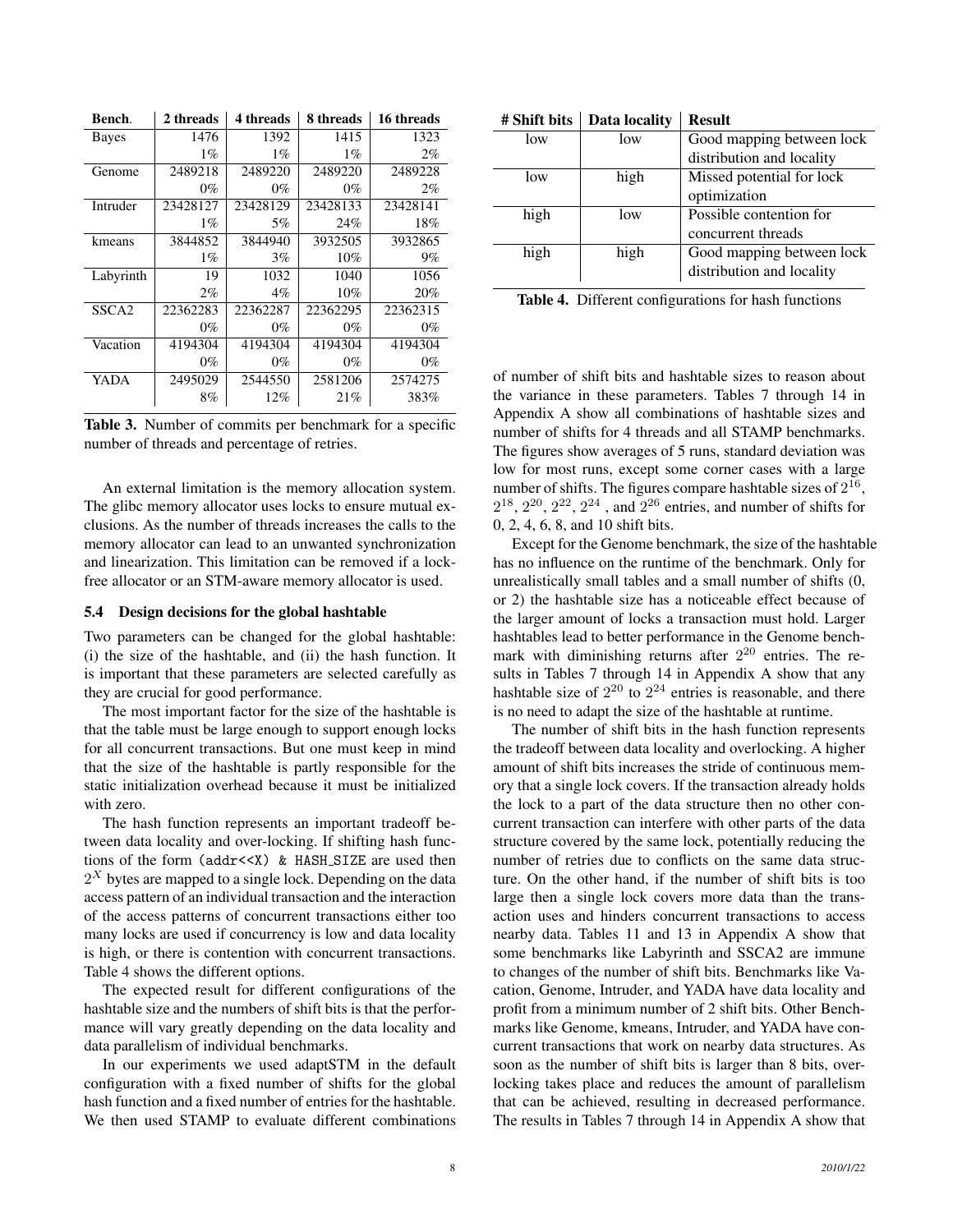all benchmarks perform well with a number of shift bits from 2 to 8.

Table 8 shows detailed statistics for the Genome benchmark. The runtime performance is consistent throughout the different configurations for hashtable sizes and number of bits for the hash function. Standard deviation is low for all results. If both the number of shifts for the hashtable and the hashtable size are reasonable then the variation between different configurations is low.

Reasonable choices of the hashtable size and a reasonable number of shift bits result in low changes of the program behavior and runtime differences are not dominant. Therefore adaptSTM uses a fixed hashtable size of  $2^{22}$  entries and a fixed number of 5 hash bits.

# 5.5 Implications of adaptive parameters

Depending on the workload of the program each adaptive parameter helps to get optimal throughput. This section analyzes the different adaptive parameters and their contribution to the overall result.

The adaptation process and online optimization is stable, leading to a low runtime standard deviation. Table 5 shows the following *adaptSTM* configurations using the average of 5 runs (standard deviation is low for all benchmarks):

- naWB: Baseline configuration with write-back methodology and without adaptation.
- aWBT: Configuration with activated adaptation, offering dynamic configuration of the write strategy (write-back or write-through), and an exponential drop-off in the waiting time for contented transactions.
- aWWH: Adds automatic configuration of the size of the write hash array for fast lookup of write entries to aWBT.
- aWHH: Extends aWWH with different hash lookup functions to tune locality in the write hash array.
- aALL: Uses all adaptive parameters. The aWHH configuration is extended by a selective Bloom filter to speedup the lookup of write entries.

The benchmarks in Table 5 and Figure 3 show that finegrained thread-local adaptive tuning is able to increase performance of a competitive STM library by 4.33% on average for 16 concurrent threads, 3.39% for 8, and 3.77% 4 concurrent threads over the non-adaptive configuration. Individual benchmarks are able to increase performance by 10% over the hand-optimized non-adaptive baseline.

The adaptive configuration starts with the best mean configuration for the STAMP benchmarks and tries to improve from there. The fine-grained adaptation system checks and adapts the parameters every 64 times a thread starts a new transaction, or retries a conflicting transaction.

More threads lead to higher contention, which degrades performance for statically tuned STM libraries. An adaptive

| Bench.            | Config. | 1 thr. | $2$ thr. | 4 thr. | 8 thr. | 16 thr. |
|-------------------|---------|--------|----------|--------|--------|---------|
| <b>Bayes</b>      | naWB    | 27.18  | 26.27    | 20.71  | 20.84  | 20.71   |
|                   | aWBT    | 27.28  | 26.70    | 21.10  | 21.47  | 20.34   |
|                   | aWWH    | 27.18  | 26.46    | 20.70  | 20.90  | 20.64   |
|                   | aWHH    | 27.07  | 26.66    | 20.71  | 20.58  | 20.62   |
|                   | aALL    | 27.06  | 26.68    | 20.59  | 20.76  | 20.39   |
| Genome            | naWB    | 12.53  | 6.25     | 3.17   | 1.91   | 2.35    |
|                   | aWBT    | 12.21  | 6.31     | 3.14   | 1.86   | 2.24    |
|                   | aWWH    | 12.41  | 6.34     | 3.14   | 1.87   | 2.31    |
|                   | aWHH    | 12.24  | 6.35     | 3.08   | 1.85   | 2.34    |
|                   | aALL    | 12.16  | 6.23     | 3.02   | 1.83   | 2.24    |
| Intru.            | naWB    | 42.41  | 24.63    | 14.06  | 11.18  | 11.15   |
|                   | aWBT    | 38.37  | 23.09    | 13.03  | 10.30  | 10.41   |
|                   | aWWH    | 37.56  | 23.16    | 13.19  | 10.64  | 10.31   |
|                   | aWHH    | 38.20  | 23.03    | 13.09  | 10.35  | 10.45   |
|                   | aALL    | 38.35  | 23.13    | 13.06  | 10.35  | 10.40   |
| kmeans            | naWB    | 112.71 | 83.65    | 52.41  | 36.07  | 35.49   |
|                   | aWBT    | 125.25 | 89.18    | 56.88  | 36.88  | 36.77   |
|                   | aWWH    | 126.88 | 88.75    | 58.27  | 39.08  | 36.95   |
|                   | aWHH    | 127.11 | 85.04    | 56.22  | 38.35  | 37.37   |
|                   | aALL    | 123.70 | 89.64    | 50.63  | 34.74  | 31.95   |
| Labyr.            | naWB    | 82.91  | 43.30    | 23.66  | 13.67  | 16.59   |
|                   | aWBT    | 83.20  | 43.14    | 24.15  | 13.57  | 16.62   |
|                   | aWWH    | 83.16  | 43.57    | 23.36  | 13.48  | 16.52   |
|                   | aWHH    | 83.22  | 43.18    | 23.20  | 14.10  | 16.44   |
|                   | aALL    | 83.56  | 43.13    | 23.52  | 13.54  | 16.42   |
| SSCA <sub>2</sub> | naWB    | 26.11  | 21.90    | 15.90  | 19.36  | 19.57   |
|                   | aWBT    | 26.52  | 22.14    | 15.68  | 19.17  | 19.39   |
|                   | aWWH    | 26.61  | 22.24    | 15.79  | 19.18  | 19.15   |
|                   | aWHH    | 26.47  | 21.98    | 15.74  | 19.36  | 19.32   |
|                   | aALL    | 26.00  | 22.08    | 15.29  | 19.30  | 19.46   |
| Vacat.            | naWB    | 43.70  | 25.42    | 13.13  | 7.04   | 11.75   |
|                   | aWBT    | 43.91  | 24.77    | 12.82  | 6.94   | 11.45   |
|                   | aWWH    | 43.21  | 24.77    | 12.78  | 6.83   | 11.63   |
|                   | aWHH    | 44.25  | 24.44    | 12.62  | 6.73   | 11.35   |
|                   | aALL    | 42.57  | 24.55    | 12.70  | 6.76   | 11.39   |
| YADA              | naWB    | 16.18  | 13.09    | 8.96   | 8.57   | 11.30   |
|                   | aWBT    | 15.61  | 12.84    | 8.63   | 8.69   | 10.46   |
|                   | aWWH    | 15.36  | 12.79    | 8.65   | 8.51   | 10.27   |
|                   | aWHH    | 15.70  | 12.89    | 8.78   | 8.55   | 10.18   |
|                   | aALL    | 16.00  | 12.92    | 8.84   | 8.53   | 10.27   |

Table 5. Effect of different STM parameters, with and without adaptation, runtime in seconds.

mechanism is able to adapt runtime parameters to a changing workload, reacting as soon as contention rises.

The adaptive system adds some overhead to the total processing time. So it is not surprising that the runtime for a single thread can be higher than for a system without adaptation. But as soon as the environment gets less stable (e.g., if the number of thread increases or there is some background activity), the adaptive system is able to increase performance by tuning the correct parameters.

A potential limitation of the STAMP benchmarks is that all transactions except the Labyrinth benchmark have a low average number of written locations below 30, for most benchmarks the maximum number of written locations is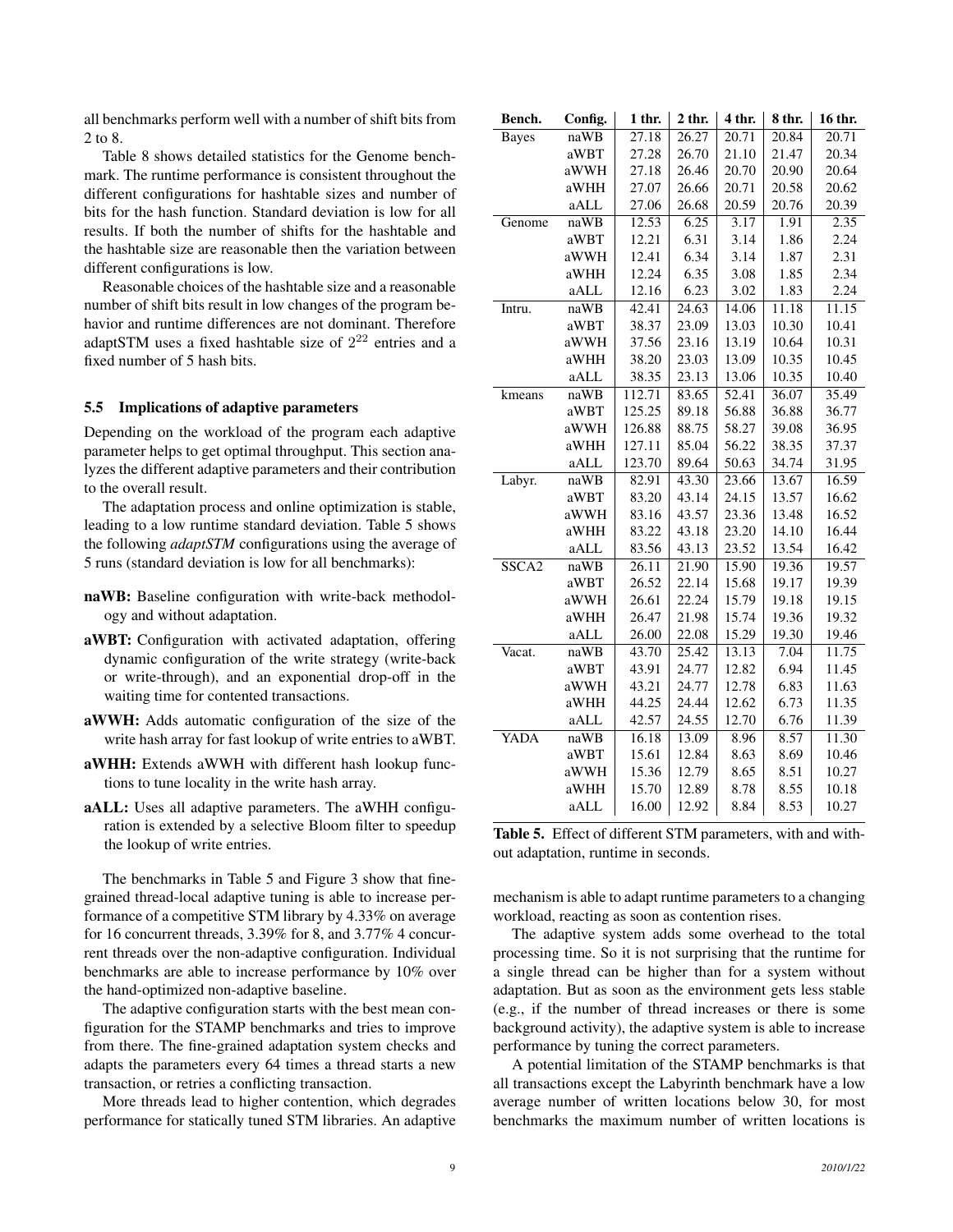

Figure 3. Effects of different STM parameters showing different adaptive configurations, runtime is relative to the nonadaptive case (lower is faster).

below 50 locations. For the STAMP benchmarks the transactional read and write accesses were instrumented manually. A compiler might emit a higher amount of transactional reads and writes due to limited context information. With the adaptation of the hash-table for write entries *adaptSTM* is able to handle a much higher number of locations that future workloads can use.

#### 5.6 Comparison with other STM libraries

This section compares the performance of *adaptSTM* against the two fast STM systems TL2 [6], and tinySTM [10]. The comparison shows numbers for TL2 version 0.9.6, tinySTM 0.7.3, and tinySTM 0.9.9. Two versions of tinySTM were used, because the newer version is not faster than tinySTM 0.7.3 in all benchmarks.

Table 6 and Figure 4 show the competitive performance of the *adaptSTM* system using the average of 5 runs. Standard deviation is low for all benchmarks.

TL2 exited with assertion failures for some contented runs with 8 and 16 threads of the YADA benchmark, and exited with segmentation faults for all configurations of the Bayes benchmark.

If contention is high, as can be seen in Table 3 and Table 6 for the Intruder, YADA, and Vacation benchmarks then *adaptSTM* outperforms the other STM libraries. The adaptive system switches from a write-through to a writeback strategy, and the contention manager increases the time a transaction spins for a taken lock before it aborts.

As can be seen in Table 6 the adaptive system outperforms TL2 for all benchmarks except SSCA2. This suggests that the default write-through approach combined with eager-locking is faster than the lazy-locking write-back approach of TL2. Comparing *adaptSTM* to TL2 results in an average speedup of 43% for 8 threads and 137% for 16 threads.

*adaptSTM* is able to show better performance for both versions of tinySTM for most of the benchmarks. Especially in highly contented environments *adaptSTM* is able to adapt to the given situation. *adaptSTM* is able to outperform tinySTM 0.9.9 by 390% on average for 16 threads, or if we exclude the yada benchmark by 123% for 16 threads.

An interesting figure is the runtime for 16 threads. These numbers show the case with higher contention through concurrent programs. *adaptSTM* is able to cope with the additional contention and is still able to deliver good performance. The Intruder, kmeans, Vacation, and YADA benchmarks show how *adaptSTM* is able to handle higher contention compared to TL2 and tinySTM.

In a heavily contented environment other factors can influence the result of STM benchmarks. We attribute the performance edge of adaptSTM in contented situations to a large extend to the design decision to use an (adaptive) backoff strategy instead of retrying immediatly.

#### 6. Concluding remarks

STM libraries must offer good performance for long-running and short-running transactions with varying transactional workloads, keeping initialization costs as well as constant overhead low. An STM system that adapts important parameters like write-methodology, size of local hash-tables, and hash functions according to runtime statistics is able to react to phase changes in the program and to speed up overall execution.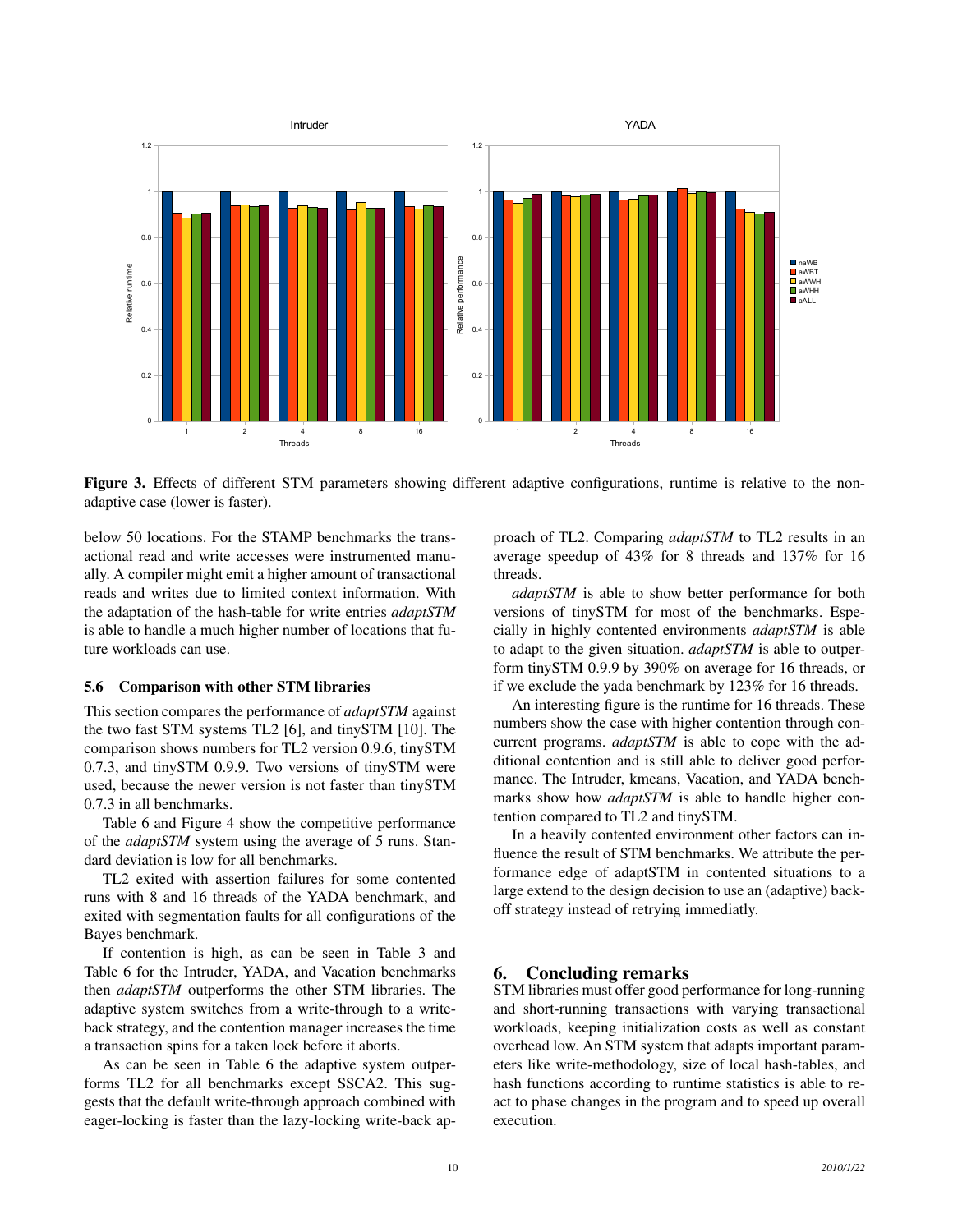

Figure 4. Comparison of adaptSTM (astm) with TL2, tinySTM version 0.7.3 (tstm), and tinySTM version 0.9.9 (tstm099). Runtime relative to adaptSTM baseline (lower is faster).

This paper presents a *fine-grained*, *thread-local adaptive*, lock-, and word-based STM library called *adaptSTM* that delivers good performance for varying workloads and transaction lengths. To our knowledge *adaptSTM* is the first STM library that uses *thread-local* adaptiveness to adapt to the behavior of the running program.

Thread-local adaptation has several advantages over global adaptation: (i) there is no need for inter-thread synchronization and barriers, (ii) threads with different workloads will adapt to their specific workloads and not to a global average, and (iii) local adaptiveness has less overhead and can therefore happen more frequently, resulting in a faster adaptation to phase changes.

For the benchmark programs, adaptSTM performs better than TL2 in all cases except SSCA2, and slightly better or slightly worse than tinySTM for low-contention scenarios; for high contention scenarios, adaptSTM performs significantly better. *adaptSTM*'s thread-local adaptation is able to improve performance by an average of 4.33% for 16 threads, and 3.39% for 8, and 3.77% for 8 threads over the handoptimized non-adaptive case, and up to 10% for individual benchmarks. Compared to TL2 an average improvement of 43% for 8 threads and 137% for 16 threads is achieved.

Transactional Memory is an attractive platform for parallel programs, and Software Transactional Memory has attracted considerable attention. This paper demonstrates that an STM system provides numerous opportunities for optimizations and that adaptivity is an important feature of a high-performance TM system. The designers of hardware support for TM are well-advised to pay attention to lessons learned by STM users and implementors.

# References

- [1] AHO, A. V., LAM, M. S., SETHI, R., AND ULLMAN, J. D. *Compilers: Principles, Techniques, and Tools (2nd Edition)*. Addison Wesley, Reading, MA, 2006.
- [2] BLOOM, B. H. Space/time trade-offs in hash coding with allowable errors. *Commun. ACM 13*, 7 (1970), 422–426.
- [3] CAO MINH, C., CHUNG, J., KOZYRAKIS, C., AND OLUKO-TUN, K. STAMP: Stanford transactional applications for multi-processing. In *IISWC '08: Proceedings of The*

Source code: *http://people.inf.ethz.ch/payerm/adaptSTM/*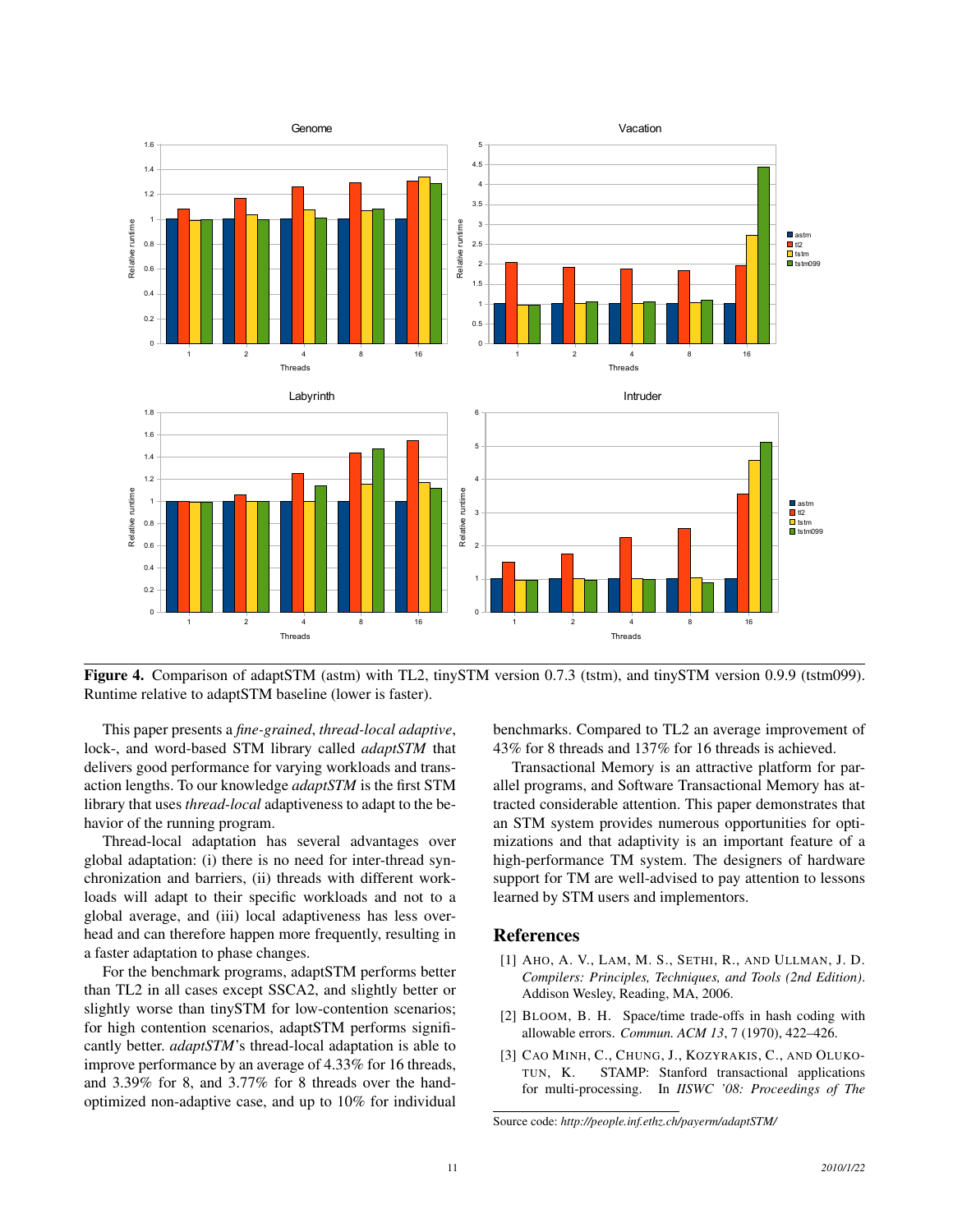| Bench.       | <b>STM</b> | $1$ thr. | $2$ thr. | 4 thr. | 8 thr. | 16 thr. |
|--------------|------------|----------|----------|--------|--------|---------|
| <b>Bayes</b> | astm       | 27.06    | 26.68    | 20.59  | 20.76  | 20.39   |
|              | tl2        |          |          |        |        |         |
|              | tstm       | 27.04    | 26.21    | 20.78  | 20.37  | 20.2    |
|              | t099       | 32.14    | 23.9     | 22.17  | 21.64  | 22.81   |
| Genome       | astm       | 12.16    | 6.23     | 3.02   | 1.83   | 2.24    |
|              | tl2        | 13.13    | 7.27     | 3.8    | 2.36   | 2.93    |
|              | tstm       | 12.06    | 6.42     | 3.24   | 1.95   | 3       |
|              | t099       | 12.06    | 6.21     | 3.04   | 1.97   | 2.88    |
| Intru.       | astm       | 38.35    | 23.13    | 13.06  | 10.35  | 10.4    |
|              | tl2        | 57.14    | 40.55    | 29.22  | 25.92  | 37.03   |
|              | tstm       | 36.33    | 22.95    | 13.12  | 10.64  | 47.41   |
|              | t099       | 36.06    | 21.96    | 12.63  | 9.04   | 53.13   |
| kmeans       | astm       | 123.7    | 89.64    | 50.63  | 34.74  | 31.95   |
|              | tl2        | 196.92   | 128.54   | 67.76  | 43.37  | 113.93  |
|              | tstm       | 97.11    | 69.71    | 39.44  | 26.86  | 42.24   |
|              | t099       | 109.29   | 77.83    | 44.35  | 33.08  | 88.24   |
| Labyr.       | astm       | 83.56    | 43.13    | 23.52  | 13.54  | 16.42   |
|              | tl2        | 83.26    | 45.7     | 29.42  | 19.44  | 25.44   |
|              | tstm       | 82.97    | 43.05    | 23.48  | 15.64  | 19.25   |
|              | t099       | 83.01    | 43.01    | 26.85  | 19.91  | 18.4    |
| SSCA2        | astm       | 26       | 22.08    | 15.29  | 19.3   | 19.46   |
|              | tl2        | 25.25    | 22.42    | 16.42  | 19.43  | 19.09   |
|              | tstm       | 23.88    | 19.56    | 15.07  | 19.57  | 19.73   |
|              | t099       | 22.76    | 19.25    | 14.89  | 13.18  | 14.38   |
| Vacat.       | astm       | 42.57    | 24.55    | 12.7   | 6.76   | 11.39   |
|              | tl2        | 86.83    | 46.74    | 23.72  | 12.42  | 22.29   |
|              | tstm       | 41.13    | 24.69    | 12.76  | 6.99   | 31.06   |
|              | t099       | 41.47    | 25.54    | 13.23  | 7.29   | 50.49   |
| YADA         | astm       | 16       | 12.92    | 8.84   | 8.53   | 10.27   |
|              | tl2        | 36.92    | 25.75    | 16.24  | 12.66  | 20.96   |
|              | tstm       | 14.88    | 12.13    | 8.39   | 9.11   | 296.65  |
|              | t099       | 14.62    | 12.47    | 9.2    | 9.62   | 350.34  |

Table 6. Comparison of adaptSTM (astm) with TL2, tinySTM version 0.7.3 (tstm), and tinySTM version 0.9.9 (t099). Runtime in seconds, lower is better.

*IEEE International Symposium on Workload Characterization* (September 2008).

- [4] DICE, D., SHALEV, O., AND SHAVIT, N. Transactional locking ii. In *DISC'06* (2006), pp. 194–208.
- [5] DICE, D., AND SHAVIT, N. What really makes transactions faster? In *TRANSACT'06* (2006).
- [6] DICE, D., AND SHAVIT, N. Understanding tradeoffs in software transactional memory. In *CGO '07* (Washington, DC, USA, 2007), pp. 21–33.
- [7] DRAGOJEVIC´, A., GUERRAOUI, R., AND KAPALKA, M. Stretching transactional memory. In *PLDI'09* (New York, NY, USA, 2009), ACM, pp. 155–165.
- [8] ENNALS, R. Efficient software transactional memory. Tech. Rep. IRC-TR-05-051, Intel Research Cambridge Tech Report, Jan 2005.
- [9] FELBER, P., FETZER, C., MÜLLER, U., RIEGEL, T., SÜSSKRAUT, M., AND STURZREHM, H. Transactifying applications using an open compiler framework. In *TRANS-ACT'07* (August 2007).
- [10] FELBER, P., FETZER, C., AND RIEGEL, T. Dynamic perfor-

mance tuning of word-based software transactional memory. In *PPoPP '08* (New York, NY, USA, 2008), ACM, pp. 237– 246.

- [11] FRASER, K. *Practical lock freedom*. PhD thesis, Cambridge University Computer Laboratory, 2003. Also available as Technical Report UCAM-CL-TR-579.
- [12] HARRIS, T., AND FRASER, K. Language support for lightweight transactions. *SIGPLAN Not. 38* (2003), 388–402.
- [13] HARRIS, T., PLESKO, M., SHINNAR, A., AND TARDITI, D. Optimizing memory transactions. *SIGPLAN Not. 41*, 6 (2006), 14–25.
- [14] HERLIHY, M., LUCHANGCO, V., MOIR, M., AND WILLIAM N. SCHERER, I. Software transactional memory for dynamicsized data structures. In *PODC'03* (Jul 2003), pp. 92–101.
- [15] HERLIHY, M., AND MOSS, J. E. B. Transactional memory: Architectural support for lock-free data structures. In *ISCA'93* (1993).
- [16] HUDSON, R. L., SAHA, B., ADL-TABATABAI, A.-R., AND HERTZBERG, B. C. Mcrt-malloc: a scalable transactional memory allocator. In *ISMM '06: Proc. of the 5th int. symp. on Memory management* (New York, NY, USA, 2006), ACM, pp. 74–83.
- [17] KNUTH, D. E. *The Art of Computer Programming, Sorting and Searching*, vol. 3. Addison-Wesley, pub-AW:adr, 1973.
- [18] LARUS, J. R., AND RAJWAR, R. *Transactional Memory*. Morgan & Claypool, 2006.
- [19] MARATHE, V. J., III, W. N. S., AND SCOTT, M. L. Adaptive software transactional memory. In *DISC'05* (2005), pp. 354– 368.
- [20] MARATHE, V. J., AND SCOTT, M. L. A qualitative survey of modern software transactional memory systems. Tech. Rep. TR 839, University of Rochester Computer Science Dept., Jun 2004.
- [21] NETHERCOTE, N., AND SEWARD, J. Valgrind: a framework for heavyweight dynamic binary instrumentation. In *PLDI'07* (New York, NY, USA, 2007), pp. 89–100.
- [22] RAMADAN, H. E., ROY, I., HERLIHY, M., AND WITCHEL, E. Committing conflicting transactions in an stm. In *PPoPP '09* (New York, NY, USA, 2009), ACM, pp. 163–172.
- [23] RIEGEL, T., FELBER, P., AND FETZER, C. A lazy snapshot algorithm with eager validation. In *DISC'06* (Sep 2006), Springer, pp. 284–298.
- [24] RIEGEL, T., FETZER, C., AND FELBER, P. Snapshot isolation for software transactional memory. In *TRANSACT06* (Jun 2006).
- [25] SAHA, B., ADL-TABATABAI, A.-R., HUDSON, R. L., MINH, C. C., AND HERTZBERG, B. McRT-STM: a high performance software transactional memory system for a multicore runtime. In *PPoPP '06* (New York, NY, USA, 2006), ACM, pp. 187–197.
- [26] SHAVIT, N., AND TOUITOU, D. Software transactional memory. In *PODC'95* (New York, NY, USA, 1995), ACM, pp. 204–213.
- [27] SPEAR, M. F., DALESSANDRO, L., MARATHE, V. J., AND SCOTT, M. L. A comprehensive strategy for contention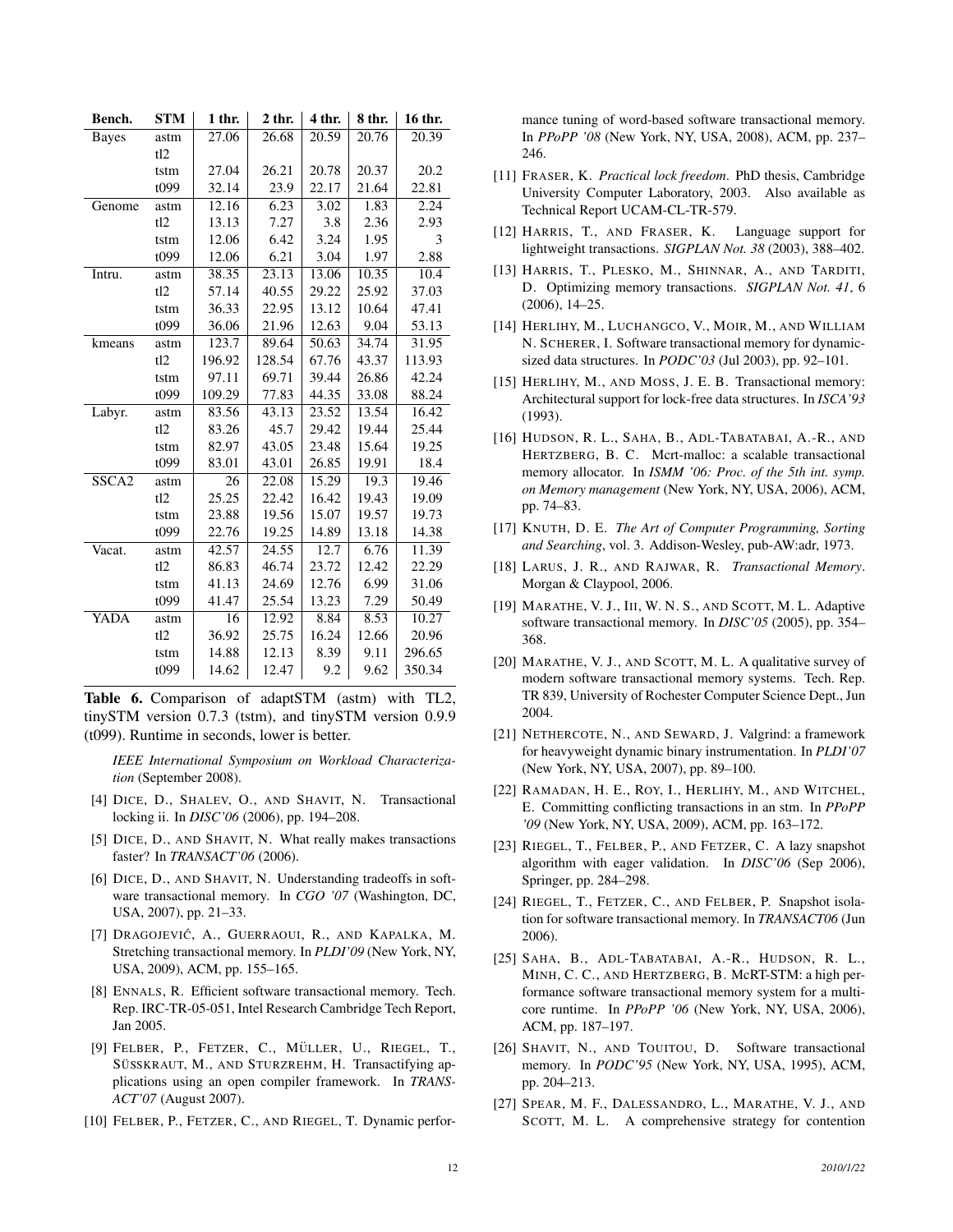management in software transactional memory. In *PPoPP '09* (New York, NY, USA, 2009), ACM, pp. 141–150.

- [28] SPEAR, M. F., MICHAEL, M. M., AND VON PRAUN, C. Ringstm: scalable transactions with a single atomic instruction. In *SPAA'08* (New York, NY, USA, 2008), ACM, pp. 275–284.
- [29] YOO, R. M., AND LEE, H.-H. S. Adaptive transaction scheduling for transactional memory systems. In *SPAA'08* (New York, NY, USA, 2008), ACM, pp. 169–178.

# A. Tables and figures

| 1 Thread                | $2^{16}$ | $2^{18}$ | $2^{20}$ | $2^{22}$ | $2^{24}$ | $2^{26}$ |
|-------------------------|----------|----------|----------|----------|----------|----------|
| $\bf{0}$                | 32.49    | 32.1     | 32.07    | 32.89    | 32       | 32.22    |
| $\overline{2}$          | 31.98    | 32.01    | 32.09    | 32.12    | 31.99    | 32.03    |
| $\overline{\mathbf{4}}$ | 31.97    | 32.04    | 32.04    | 32.24    | 32.2     | 32.19    |
| 6                       | 32.13    | 32.04    | 32.15    | 32.05    | 32.04    | 32.2     |
| 8                       | 32.06    | 32.21    | 32.03    | 32.03    | 32.03    | 32.03    |
| 10                      | 32.13    | 32.22    | 32.32    | 32.11    | 32.01    | 32.12    |
|                         |          |          |          |          |          |          |
| 2 Threads               | $2^{16}$ | $2^{18}$ | $2^{20}$ | $2^{22}$ | $2^{24}$ | $2^{26}$ |
| $\bf{0}$                | 24.07    | 25.26    | 24.2     | 24.3     | 24.4     | 25.13    |
| $\overline{2}$          | 24.92    | 24.37    | 24.59    | 23.24    | 24.48    | 24.2     |
| $\overline{\mathbf{4}}$ | 24.96    | 24.23    | 25.12    | 25.51    | 23.75    | 25.06    |
| 6                       | 26.08    | 24.19    | 24.8     | 24.45    | 24.95    | 25.08    |
| 8                       | 26.4     | 27       | 26.44    | 25.22    | 24.02    | 25.7     |
| 10                      | 27.29    | 27.31    | 25.71    | 26.55    | 28.68    | 26.98    |
|                         |          |          |          |          |          |          |
| <b>4 Threads</b>        | $2^{16}$ | $2^{18}$ | $2^{20}$ | $2^{22}$ | $2^{24}$ | $2^{26}$ |
| $\bf{0}$                | 23.25    | 22.02    | 22.81    | 22.44    | 22.01    | 21.68    |
| $\overline{2}$          | 21.15    | 22.98    | 22.56    | 21.86    | 22.05    | 22.85    |
| $\overline{\mathbf{4}}$ | 23.08    | 21.39    | 23.2     | 22.99    | 22.63    | 22.02    |
| 6                       | 22.43    | 21.92    | 23.51    | 22.23    | 22.11    | 22.51    |
| 8                       | 23.65    | 23.66    | 24.17    | 23.82    | 23.85    | 23.26    |
| 10                      | 24.08    | 23.29    | 24.99    | 24.09    | 23.37    | 25.22    |
|                         |          |          |          |          |          |          |
| 8 Threads               | $2^{16}$ | $2^{18}$ | $2^{20}$ | $2^{22}$ | $2^{24}$ | $2^{26}$ |
| $\bf{0}$                | 23.07    | 23.23    | 22.74    | 23.24    | 22.83    | 23.46    |
| $\overline{2}$          | 23.17    | 25.22    | 21.77    | 23.61    | 22.75    | 21.85    |
| $\overline{\mathbf{4}}$ | 23.52    | 24.76    | 23.4     | 22.57    | 24.29    | 22.16    |
| 6                       | 25.34    | 24.11    | 23.29    | 24.21    | 26.2     | 23.49    |
| 8                       | 26.41    | 24.1     | 25.23    | 23.66    | 25.91    | 25.9     |
| 10                      | 26.48    | 26.16    | 26.7     | 25.29    | 25.57    | 25.69    |
|                         |          |          |          |          |          |          |
| <b>16 Threads</b>       | $2^{16}$ | $2^{18}$ | $2^{20}$ | $2^{22}$ | $2^{24}$ | $2^{26}$ |
| $\bf{0}$                | 22.1     | 23.38    | 24.45    | 24.09    | 25.53    | 24.05    |
| $\overline{2}$          | 22.41    | 21.39    | 22.57    | 23.91    | 22.84    | 23.18    |
| $\overline{\mathbf{4}}$ | 22.81    | 23.36    | 25.94    | 21.88    | 24.02    | 23.17    |
| 6                       | 24.05    | 24.2     | 24.96    | 23.57    | 23.6     | 22.26    |
| 8                       | 24.75    | 23.68    | 22.97    | 25.93    | 25.55    | 23.46    |
| 10                      | 24.99    | 24.87    | 26.18    | 23.56    | 24.11    | 25.27    |

Table 7. Detailed statistics for the Bayes benchmark showing different global hashtable parameters. The hashtable size varies from  $2^{16}$  to  $2^{26}$ , and the number of hash bits varies from 0 to 10. The benchmarks were run for 1 to 16 threads.

| 1 Thread                | $2^{16}$ | $2^{18}$ | $2^{20}$ | $2^{22}$ | $2^{24}$         | $2^{26}$ |
|-------------------------|----------|----------|----------|----------|------------------|----------|
| $\bf{0}$                | 11.5     | 11.71    | 11.81    | 12.18    | 12.28            | 12.26    |
| $\mathbf{2}$            | 11.54    | 11.78    | 11.76    | 12.02    | 12.06            | 11.98    |
| $\overline{\mathbf{4}}$ | 11.5     | 11.7     | 11.61    | 11.72    | 11.67            | 11.79    |
| 6                       | 11.58    | 11.63    | 11.61    | 11.75    | 11.69            | 11.72    |
| 8                       | 11.64    | 11.6     | 11.68    | 11.63    | 11.7             | 11.61    |
| 10                      | 11.51    | 11.48    | 11.53    | 11.42    | 11.5             | 11.48    |
|                         |          |          |          |          |                  |          |
| 2 Threads               | $2^{16}$ | $2^{18}$ | $2^{20}$ | $2^{22}$ | $2^{24}$         | $2^{26}$ |
| $\bf{0}$                | 6.55     | 6.92     | 7        | 7.11     | 7.17             | 7.17     |
| 2                       | 6.67     | 6.65     | 6.8      | 6.72     | 6.69             | 6.76     |
| $\overline{\mathbf{4}}$ | 6.23     | 6.24     | 6.51     | 6.36     | 6.6              | 6.54     |
| 6                       | 6.65     | 6.31     | 6.33     | 6.27     | 6.47             | 6.44     |
| 8                       | 6.28     | 6.11     | 6.28     | 6.35     | 6.35             | 6.46     |
| 10                      | 6.39     | 6.47     | 6.31     | 6.51     | 6.47             | 6.37     |
|                         |          |          |          |          |                  |          |
| <b>4 Threads</b>        | $2^{16}$ | $2^{18}$ | $2^{20}$ | $2^{22}$ | $2^{24}$         | $2^{26}$ |
| $\bf{0}$                | 3.85     | 3.78     | 3.77     | 3.65     | $\overline{3.6}$ | 3.5      |
| $\overline{c}$          | 3.67     | 3.48     | 3.42     | 3.28     | 3.28             | 3.2      |
| $\overline{\mathbf{4}}$ | 3.44     | 3.22     | 3.11     | 3.06     | 3.06             | 3.1      |
| 6                       | 3.34     | 3.19     | 3.19     | 3.07     | 3.01             | 2.98     |
| 8                       | 3.41     | 3.24     | 3.15     | 3.11     | 3.06             | 3.06     |
| 10                      | 3.48     | 3.4      | 3.44     | 3.42     | 3.45             | 3.46     |
|                         |          |          |          |          |                  |          |
| 8 Threads               | $2^{16}$ | $2^{18}$ | $2^{20}$ | $2^{22}$ | $2^{24}$         | $2^{26}$ |
| 0                       | 2.73     | 2.72     | 2.54     | 2.28     | 2.08             | 2.04     |
| $\mathbf{2}$            | 2.46     | 2.22     | 2.12     | 1.99     | 1.93             | 1.9      |
| $\overline{\mathbf{4}}$ | 2.12     | 2.02     | 1.87     | 1.85     | 1.81             | 1.85     |
| 6                       | 2.09     | 1.99     | 1.93     | 1.8      | 1.78             | 1.8      |
| 8                       | 2.22     | 2.11     | 1.98     | 1.99     | 2.06             | 1.93     |
| 10                      | 2.24     | 2.14     | 2.12     | 2.26     | 2.23             | 2.2      |
|                         |          |          |          |          |                  |          |
| <b>16 Threads</b>       | $2^{16}$ | $2^{18}$ | $2^{20}$ | $2^{22}$ | $2^{24}$         | $2^{26}$ |
| 0                       | 2.9      | 2.78     | 2.81     | 2.79     | 2.62             | 2.69     |
| $\overline{2}$          | 2.8      | 2.74     | 2.57     | 2.56     | 2.51             | 2.46     |
| $\overline{\mathbf{4}}$ | 2.46     | 2.5      | 2.48     | 2.26     | 2.38             | 2.53     |
| 6                       | 2.49     | 2.42     | 2.39     | 2.22     | 2.2              | 2.2      |
| 8                       | 2.56     | 2.63     | 2.46     | 2.43     | 2.39             | 2.35     |
| 10                      | 2.84     | 2.71     | 2.57     | 2.63     | 2.61             | 2.52     |

Table 8. Detailed statistics for the Genome benchmark showing different global hashtable parameters. The hashtable size varies from  $2^{16}$  to  $2^{26}$ , and the number of hash bits varies from 0 to 10. The benchmarks were run for 1 to 16 threads.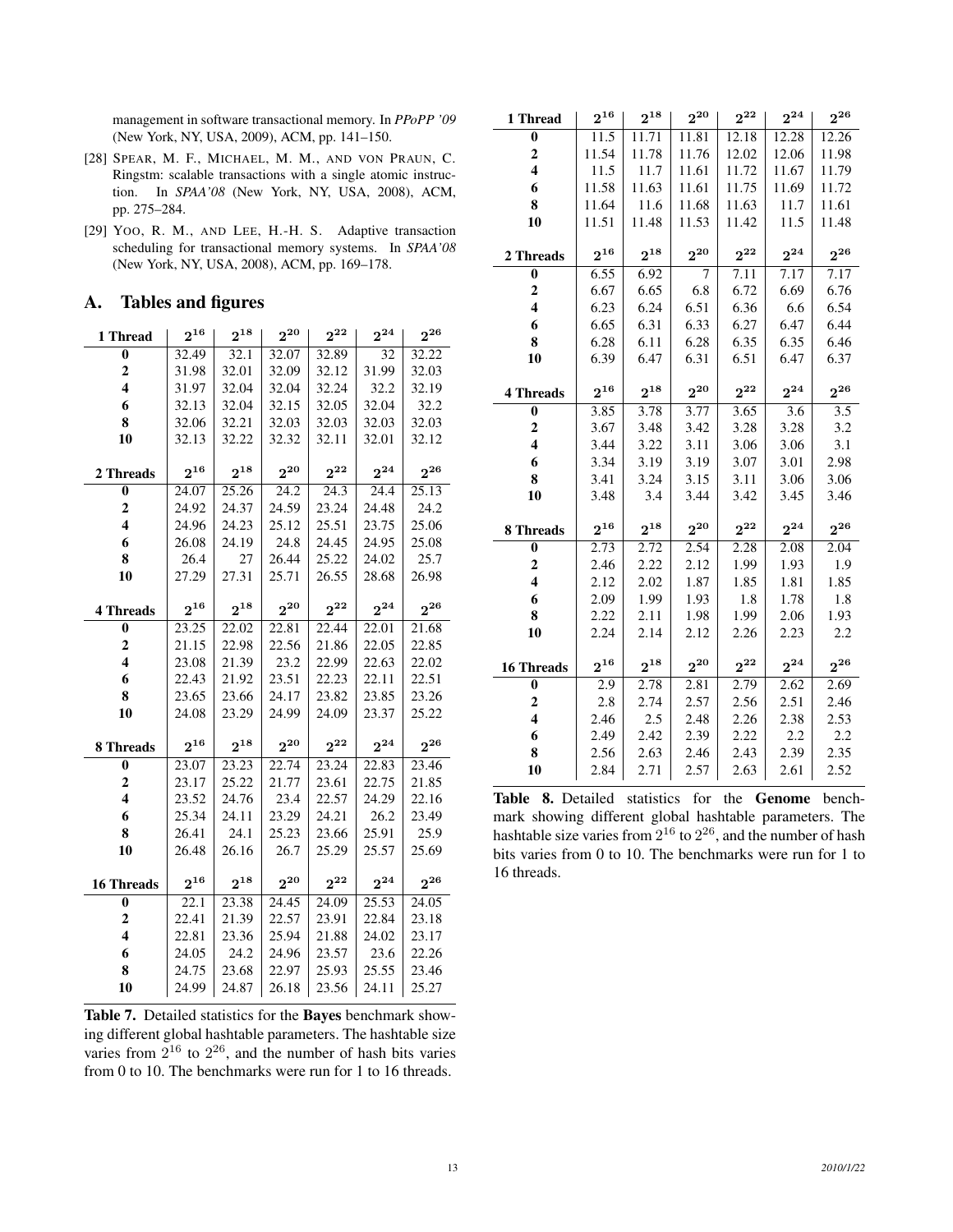| 1 Thread                | $2^{16}$ | $2^{18}$ | $2^{20}$ | $2^{22}$ | $2^{24}$ | $2^{26}$ |
|-------------------------|----------|----------|----------|----------|----------|----------|
| $\bf{0}$                | 36.86    | 38.05    | 41.55    | 43.74    | 44.69    | 46.35    |
| $\mathbf{2}$            | 36.32    | 37.44    | 39.53    | 40.71    | 41.77    | 42.67    |
| $\overline{\mathbf{4}}$ | 36.05    | 36.84    | 38.34    | 39.67    | 40.2     | 40.33    |
| 6                       | 35.97    | 36.63    | 38.73    | 38.7     | 38.95    | 38.97    |
| 8                       | 35.63    | 36.58    | 37.93    | 37.59    | 37.7     | 37.67    |
| 10                      | 35.86    | 36.63    | 36.91    | 37.03    | 36.92    | 36.91    |
|                         |          |          |          |          |          |          |
| 2 Threads               | $2^{16}$ | $2^{18}$ | $2^{20}$ | $2^{22}$ | $2^{24}$ | $2^{26}$ |
| $\bf{0}$                | 27.61    | 27.02    | 28.25    | 28.95    | 29.35    | 30.28    |
| $\overline{c}$          | 25.21    | 25.35    | 26.19    | 26.42    | 27.05    | 27.46    |
| $\overline{\mathbf{4}}$ | 24.16    | 24.5     | 25       | 25.54    | 25.71    | 25.87    |
| 6                       | 23.85    | 24.19    | 24.89    | 25       | 25.02    | 25.05    |
| 8                       | 23.54    | 24.07    | 24.24    | 24.28    | 24.28    | 24.26    |
| 10                      | 23.62    | 23.89    | 23.92    | 23.93    | 23.93    | 23.96    |
|                         |          |          |          |          |          |          |
| <b>4 Threads</b>        | $2^{16}$ | $2^{18}$ | $2^{20}$ | $2^{22}$ | $2^{24}$ | $2^{26}$ |
| $\bf{0}$                | 25.16    | 16.41    | 14.94    | 15.07    | 15.31    | 15.89    |
| $\overline{2}$          | 15.19    | 13.64    | 13.7     | 13.75    | 14.03    | 14.24    |
| $\overline{\mathbf{4}}$ | 12.79    | 12.95    | 12.98    | 13.22    | 13.32    | 13.39    |
| 6                       | 12.47    | 12.55    | 12.95    | 12.94    | 13.01    | 13.17    |
| 8                       | 12.28    | 12.48    | 12.57    | 12.56    | 12.56    | 12.61    |
| 10                      | 12.32    | 12.37    | 12.41    | 12.4     | 12.4     | 12.51    |
|                         |          |          |          |          |          |          |
| 8 Threads               | $2^{16}$ | $2^{18}$ | $2^{20}$ | $2^{22}$ | $2^{24}$ | $2^{26}$ |
| $\bf{0}$                | 33.51    | 23.78    | 8.32     | 8.22     | 8.32     | 8.53     |
| $\mathbf 2$             | 50.75    | 7.49     | 7.32     | 7.48     | 7.54     | 7.58     |
| $\overline{\mathbf{4}}$ | 8.03     | 6.87     | 6.94     | 7.11     | 7.05     | 7.16     |
| 6                       | 6.85     | 6.75     | 7.05     | 6.92     | 6.96     | 7.02     |
| 8                       | 6.65     | 6.66     | 6.75     | 6.8      | 6.8      | 6.67     |
| 10                      | 6.63     | 6.62     | 6.75     | 6.62     | 6.74     | 6.64     |
|                         |          |          |          |          |          |          |
| <b>16 Threads</b>       | $2^{16}$ | $2^{18}$ | $2^{20}$ | $2^{22}$ | $2^{24}$ | $2^{26}$ |
| $\bf{0}$                | 168.37   | 29.66    | 12.97    | 13.63    | 13.48    | 12.99    |
| $\overline{2}$          | 32.65    | 12.32    | 13.16    | 12.54    | 12.02    | 11.8     |
| $\overline{\mathbf{4}}$ | 11.26    | 11.99    | 12.47    | 11.75    | 11.28    | 11.45    |
| 6                       | 10.98    | 12.23    | 11.98    | 11.32    | 11.27    | 11.28    |
| 8                       | 11.43    | 12.09    | 11.44    | 11.29    | 11.15    | 11.26    |
| 10                      | 11.69    | 11.83    | 11.67    | 11.61    | 11.64    | 11.64    |

Table 9. Detailed statistics for the Vacation benchmark showing different global hashtable parameters. The hashtable size varies from  $2^{16}$  to  $2^{26}$ , and the number of hash bits varies from 0 to 10. The benchmarks were run for 1 to 16 threads.

| 1 Thread                | $2^{16}$          | $2^{18}$ | $2^{20}$ | $2^{22}$ | $2^{24}$ | $2^{26}$ |
|-------------------------|-------------------|----------|----------|----------|----------|----------|
| $\bf{0}$                | 130.38            | 129.88   | 129.27   | 130.51   | 131.72   | 130.06   |
| $\overline{c}$          | 132.19            | 130.01   | 130.69   | 128.57   | 130.91   | 130.86   |
| $\overline{\mathbf{4}}$ | 122.35            | 122.06   | 123.29   | 121.79   | 121.28   | 121.52   |
| 6                       | 116.62            | 117.14   | 117.65   | 116.51   | 117.37   | 117.2    |
| 8                       | 115.54            | 114.69   | 114.88   | 115.44   | 115.02   | 114.78   |
| 10                      | 114.62            | 116.94   | 118.1    | 118.13   | 117.27   | 117.37   |
| 2 Threads               | $2^{16}$          | $2^{18}$ | $2^{20}$ | $2^{22}$ | $2^{24}$ | $2^{26}$ |
| 0                       | 95.33             | 103.34   | 94.84    | 95.21    | 93.61    | 103.56   |
| $\mathbf{2}$            | 91.99             | 100.83   | 102.05   | 94.41    | 95.09    | 95.4     |
| $\overline{\mathbf{4}}$ | 90.8              | 98.88    | 93.53    | 88.56    | 88.74    | 89.43    |
| 6                       | 88.79             | 91.81    | 96.21    | 97.53    | 97.03    | 89.41    |
| 8                       | 91.99             | 93.97    | 95.86    | 92.25    | 93.37    | 94.76    |
| 10                      | 99.13             | 92.31    | 97.85    | 100.35   | 94.21    | 97.07    |
|                         |                   |          |          |          |          |          |
| <b>4 Threads</b>        | $2^{16}$          | $2^{18}$ | $2^{20}$ | $2^{22}$ | $2^{24}$ | $2^{26}$ |
| $\bf{0}$                | 51.6              | 53.92    | 52.06    | 57.31    | 55.29    | 52.65    |
| $\boldsymbol{2}$        | 53.93             | 54.55    | 54.65    | 50.66    | 55.6     | 53.99    |
| $\overline{\mathbf{4}}$ | 49.68             | 53.84    | 53.89    | 53.11    | 52       | 53.82    |
| 6                       | 51.89             | 53.02    | 56.91    | 54.9     | 53.79    | 56.41    |
| 8                       | 53.99             | 62.01    | 61.57    | 56.23    | 54.68    | 58.92    |
| 10                      | 71.31             | 74.92    | 64.95    | 66.55    | 68.95    | 66.89    |
| 8 Threads               | $2^{16}$          | $2^{18}$ | $2^{20}$ | $2^{22}$ | $2^{24}$ | $2^{26}$ |
| $\bf{0}$                | 32.45             | 33.84    | 33.4     | 31.55    | 33.26    | 35.91    |
| $\overline{c}$          | 34.08             | 32.05    | 32.07    | 33.37    | 33.24    | 35.18    |
| $\overline{\mathbf{4}}$ | 35.11             | 34.69    | 33.85    | 34.01    | 33.18    | 35.83    |
| 6                       | 35.15             | 35.4     | 35.03    | 36.33    | 34.94    | 35.79    |
| 8                       | 41.82             | 44.03    | 43.23    | 44.21    | 46       | 43.83    |
| 10                      | 68.2              | 68.31    | 67.4     | 68.46    | 68.42    | 68.29    |
|                         |                   |          |          |          |          |          |
| <b>16 Threads</b>       | $2^{16}$          | $2^{18}$ | $2^{20}$ | $2^{22}$ | $2^{24}$ | $2^{26}$ |
| $\bf{0}$                | $\frac{30.52}{ }$ | 30.91    | 31.86    | 31.29    | 30.54    | 32.42    |
| $\overline{c}$          | 33.29             | 29.66    | 31.29    | 31.37    | 29.42    | 31.22    |
| $\overline{\mathbf{4}}$ | 30.99             | 31.39    | 33.46    | 31.74    | 32.31    | 33.12    |
| 6                       | 43.15             | 45.3     | 47.1     | 41.91    | 41.52    | 43.62    |
| 8                       | 536.68            | 508.28   | 520.35   | 500.45   | 541.7    | 462.83   |
| 10                      | 216.68            | 265.15   | 299.07   | 279.37   | 258.94   | 317.82   |

Table 10. Detailed statistics for the kmeans benchmark showing different global hashtable parameters. The hashtable size varies from  $2^{16}$  to  $2^{26}$ , and the number of hash bits varies from 0 to 10. The benchmarks were run for 1 to 16 threads.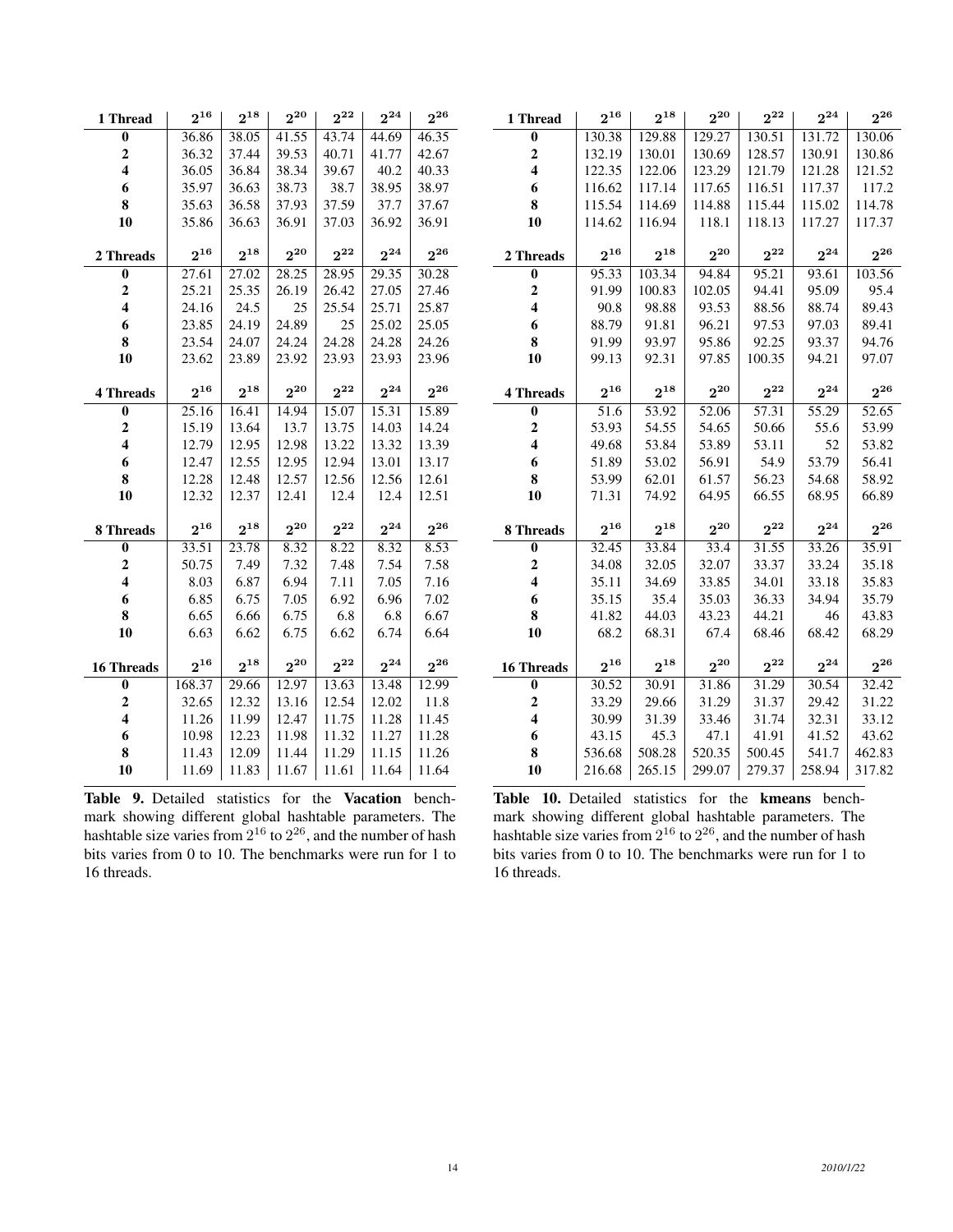| 1 Thread                | $2^{16}$ | $2^{18}$          | $2^{20}$ | $2^{22}$ | $2^{24}$ | $2^{26}$ |  |
|-------------------------|----------|-------------------|----------|----------|----------|----------|--|
| $\bf{0}$                | 81.31    | 81.32             | 81.3     | 81.38    | 81.29    | 81.31    |  |
| $\overline{\mathbf{c}}$ | 82.12    | 81.34             | 81.35    | 81.31    | 81.3     | 81.34    |  |
| $\overline{\mathbf{4}}$ | 81.32    | 81.33             | 81.32    | 81.33    | 81.31    | 81.3     |  |
| 6                       | 81.35    | 81.35             | 81.34    | 81.35    | 81.31    | 81.3     |  |
| 8                       | 81.59    | 81.34             | 81.34    | 81.33    | 81.3     | 81.3     |  |
| 10                      | 81.36    | 81.35             | 81.33    | 81.31    | 81.3     | 81.32    |  |
|                         |          |                   |          |          |          |          |  |
| 2 Threads               | $2^{16}$ | $2^{18}$          | $2^{20}$ | $2^{22}$ | $2^{24}$ | $2^{26}$ |  |
| $\bf{0}$                | 42.85    | 42.71             | 42.92    | 42.39    | 42.47    | 42.44    |  |
| $\boldsymbol{2}$        | 42.93    | 42.57             | 42.32    | 42.38    | 42.45    | 42.38    |  |
| $\overline{\mathbf{4}}$ | 42.93    | 42.66             | 42.64    | 42.37    | 42.33    | 42.38    |  |
| 6                       | 43.01    | 42.54             | 42.3     | 42.31    | 42.33    | 42.41    |  |
| 8                       | 42.56    | 42.42             | 42.32    | 42.27    | 42.36    | 42.35    |  |
| 10                      | 42.73    | 42.38             | 42.49    | 42.48    | 42.44    | 42.36    |  |
|                         |          |                   |          |          |          |          |  |
| <b>4 Threads</b>        | $2^{16}$ | $2^{18}$          | $2^{20}$ | $2^{22}$ | $2^{24}$ | $2^{26}$ |  |
| $\overline{\mathbf{0}}$ | 23.29    | 23.38             | 23.05    | 22.82    | 22.97    | 23.07    |  |
| $\overline{\mathbf{c}}$ | 23.19    | 23.08             | 22.92    | 23.14    | 22.92    | 23.12    |  |
| $\overline{\mathbf{4}}$ | 23.38    | 23.18             | 23.15    | 22.7     | 22.99    | 23.14    |  |
| 6                       | 23.08    | 23                | 23.07    | 23.14    | 22.88    | 23.11    |  |
| 8                       | 23.23    | 23.15             | 22.85    | 23.02    | 22.92    | 23.13    |  |
| 10                      | 23.25    | 23.42             | 23.27    | 23.14    | 23.21    | 23.19    |  |
|                         |          |                   |          |          |          |          |  |
| 8 Threads               | $2^{16}$ | $2^{18}$          | $2^{20}$ | $2^{22}$ | $2^{24}$ | $2^{26}$ |  |
| $\bf{0}$                | 13.36    | 13.79             | 13.95    | 13.51    | 14.29    | 13.41    |  |
| $\overline{\mathbf{c}}$ | 13.36    | 13.65             | 13.33    | 13.26    | 13.24    | 13.62    |  |
| $\overline{\mathbf{4}}$ | 14.07    | 14.2              | 13.44    | 13.51    | 13.37    | 13.48    |  |
| 6                       | 13.8     | 13.52             | 14.07    | 13.56    | 13.54    | 13.94    |  |
| 8                       | 14.2     | 13.6              | 13.31    | 13.78    | 13.77    | 13.87    |  |
| 10                      | 13.44    | 13.91             | 13.32    | 13.51    | 13.47    | 13.51    |  |
|                         |          |                   |          |          |          |          |  |
| <b>16 Threads</b>       | $2^{16}$ | $\mathbf{2}^{18}$ | $2^{20}$ | $2^{22}$ | $2^{24}$ | $2^{26}$ |  |
| $\bf{0}$                | 16.39    | 16.57             | 16.23    | 16.23    | 16.28    | 16.3     |  |
| $\overline{2}$          | 16.45    | 16.33             | 15.97    | 16.23    | 16.52    | 16.28    |  |
| $\overline{\mathbf{4}}$ | 16.75    | 16.37             | 16.87    | 16.4     | 16.75    | 16.02    |  |
| 6                       | 16.27    | 16.15             | 15.87    | 16.44    | 16.53    | 16.37    |  |
| 8                       | 16.21    | 16.44             | 16.32    | 16.53    | 16.1     | 16.55    |  |
| 10                      | 16.29    | 16.28             | 16.56    | 16.46    | 16.21    | 16.25    |  |

Table 11. Detailed statistics for the Labyrinth benchmark showing different global hashtable parameters. The hashtable size varies from  $2^{16}$  to  $2^{26}$ , and the number of hash bits varies from 0 to 10. The benchmarks were run for 1 to 16 threads.

| 1 Thread                | $2^{16}$ | $2^{18}$ | $2^{20}$ | $2^{22}$ | $2^{24}$ | $2^{26}$           |
|-------------------------|----------|----------|----------|----------|----------|--------------------|
| $\bf{0}$                | 33.03    | 33.27    | 34.96    | 36.57    | 36.64    | 37.42              |
| $\boldsymbol{2}$        | 32.92    | 33.24    | 34.12    | 34.9     | 34.97    | 35.43              |
| 4                       | 32.83    | 33.19    | 33.72    | 34.15    | 34.48    | 34.29              |
| 6                       | 32.55    | 33.1     | 33.32    | 33.9     | 33.66    | 33.77              |
| 8                       | 32.53    | 32.92    | 33.12    | 33.1     | 33.31    | 33.16              |
| 10                      | 32.68    | 32.87    | 32.81    | 32.88    | 32.82    | 32.91              |
| 2 Threads               | $2^{16}$ | $2^{18}$ | $2^{20}$ | $2^{22}$ | $2^{24}$ | $2^{26}$           |
| $\bf{0}$                | 24.01    | 24.09    | 24.06    | 24       | 23.88    | $\overline{24.59}$ |
| $\overline{2}$          | 23.31    | 23.53    | 23.37    | 23.17    | 22.94    | 23.05              |
| $\overline{\mathbf{4}}$ | 23.06    | 23.26    | 22.79    | 22.66    | 22.55    | 22.9               |
| 6                       | 23.17    | 23.24    | 23.1     | 23.02    | 22.98    | 23                 |
| 8                       | 23.2     | 23.28    | 23.22    | 23.22    | 23.18    | 23.22              |
| 10                      | 23.24    | 23.37    | 23.4     | 23.35    | 23.39    | 23.3               |
|                         |          |          |          |          |          |                    |
| <b>4 Threads</b>        | $2^{16}$ | $2^{18}$ | $2^{20}$ | $2^{22}$ | $2^{24}$ | $2^{26}$           |
| 0                       | 15.04    | 14.26    | 14.15    | 14.03    | 14.04    | 14.13              |
| $\mathbf{2}$            | 13.61    | 13.56    | 13.48    | 13.19    | 13.03    | 13.37              |
| $\overline{\mathbf{4}}$ | 13.32    | 13.41    | 13.26    | 13.14    | 13.17    | 13.09              |
| 6                       | 13.26    | 13.4     | 13.27    | 13.22    | 13.19    | 13.25              |
| 8                       | 13.54    | 13.23    | 13.6     | 13.56    | 13.3     | 13.57              |
| 10                      | 18.52    | 18.58    | 18.6     | 18.83    | 18.64    | 18.62              |
| 8 Threads               | $2^{16}$ | $2^{18}$ | $2^{20}$ | $2^{22}$ | $2^{24}$ | $2^{26}$           |
| 0                       | 12       | 11.65    | 11.42    | 11.17    | 11.09    | 11.17              |
| $\overline{2}$          | 11       | 10.81    | 10.69    | 10.51    | 10.34    | 10.46              |
| $\overline{\mathbf{4}}$ | 10.51    | 10.38    | 10.38    | 10.17    | 10.2     | 10.22              |
| 6                       | 10.3     | 10.22    | 9.99     | 10.09    | 10.08    | 10.02              |
| 8                       | 11.07    | 10.79    | 10.69    | 10.73    | 10.89    | 10.73              |
| 10                      | 17.06    | 17.23    | 16.95    | 17.17    | 17.09    | 16.81              |
| <b>16 Threads</b>       | $2^{16}$ | $2^{18}$ | $2^{20}$ | $2^{22}$ | $2^{24}$ | $2^{26}$           |
| 0                       | 23.47    | 16.13    | 11.78    | 11.08    | 11.02    | 10.93              |
| $\overline{2}$          | 14.07    | 11.27    | 10.64    | 10.44    | 10.56    | 10.21              |
| $\overline{\mathbf{4}}$ | 13.77    | 11.23    | 10.76    | 10.57    | 10.07    | 9.98               |
| 6                       | 11.49    | 10.63    | 10.45    | 10.25    | 10.1     | 10.01              |
| 8                       | 12.31    | 12.37    | 12.04    | 11.81    | 11.95    | 11.75              |
| 10                      | 13.71    | 13.1     | 12.59    | 12.46    | 12.64    | 12.71              |

Table 12. Detailed statistics for the Intruder benchmark showing different global hashtable parameters. The hashtable size varies from  $2^{16}$  to  $2^{26}$ , and the number of hash bits varies from 0 to 10. The benchmarks were run for 1 to 16 threads.